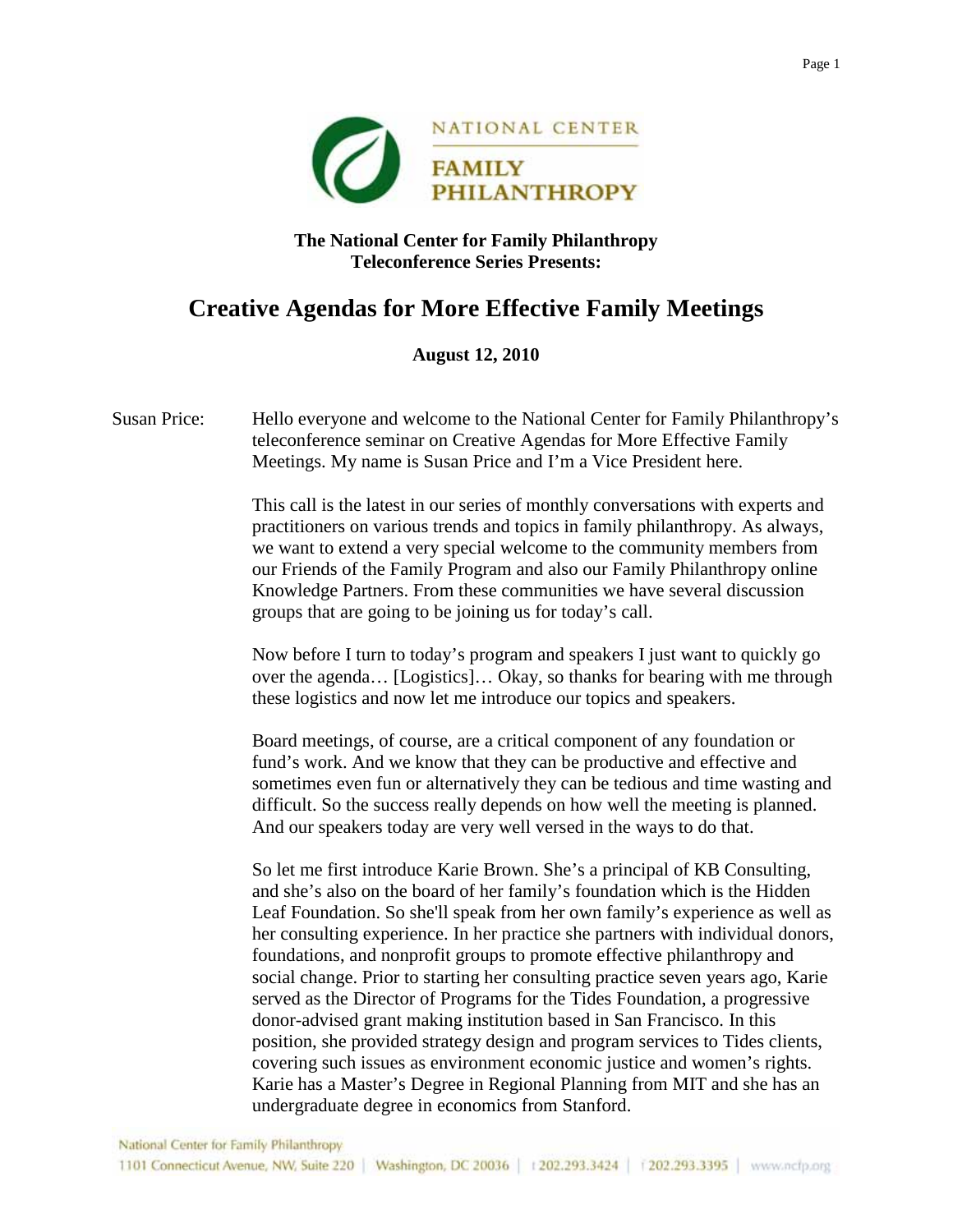Joining her is Marla Bobowick, who's President of Bobowick Consulting. Marla has extensive experience with board governance for nonprofit boards of all sizes and she has served on a few boards as well. Previously Marla was a Vice President of products at BoardSource where she oversaw publications, online products, and research. During her tenure at BoardSource she was an active consultant and trainer, developed educational curriculum, and managed a number of their other programs. She remains a senior governance consultant for BoardSource. Marla also has been an Acquisitions Editor at John Wiley & Sons. And she holds a bachelor degree in English from Amherst and a Masters in business administration from the Weatherhead School of Management plus she has a certificate in nonprofit management from the Mandel Center for nonprofit organizations. The latter of two are both Case Western Reserve University.

So we have Marla in Washington on the East Coast, Karie on the West Coast in the San Francisco area, and I'm so happy to welcome both of you. Karie, we're going to let you start.

Karie Brown: Thank you so much, Susan. And I want to just thank everybody who's on the call for giving this time and attention to this topic. A lot of people think that running meetings should be something that's just easy and natural and doesn't take so much attention. But in fact, for family foundations and funds, meetings are really one of the most critical tools to engaging your board and getting your work done and governing your institution effectively. So it's just so critical to think about and organize your meetings effectively. So thanks for giving us the time today.

> I thought I would ground us in a few examples of what it's like when you're in a good constructive positive meeting environment and when it doesn't quite work that way, just so we all can feel the importance of setting an agenda, following an agenda and then carrying out an agenda effectively.

> So when I think of a good meeting I call it walking on the light side. It's when you asked for volunteers in a board meeting and several people step forward to go on a site visit or to participate in a mission or a strategy meeting. It's when board members are participating, constructively offering useful suggestions, not stepping on each other's toes, being respectable. It's when you leave a meeting knowing that you've really accomplished something, you've move the agenda forward, and you've done what you said you're going to do. Staff board members and even speakers that come in can feel that this is a kind of positive constructive experience.

On the darker side one, of my worst moments -- as I often facilitate these family board meetings -- is when you ask for that same question, "could somebody volunteer for this task force?", and you're met with dead silence and nobody's moving. That's a sign that things aren't going so well. Another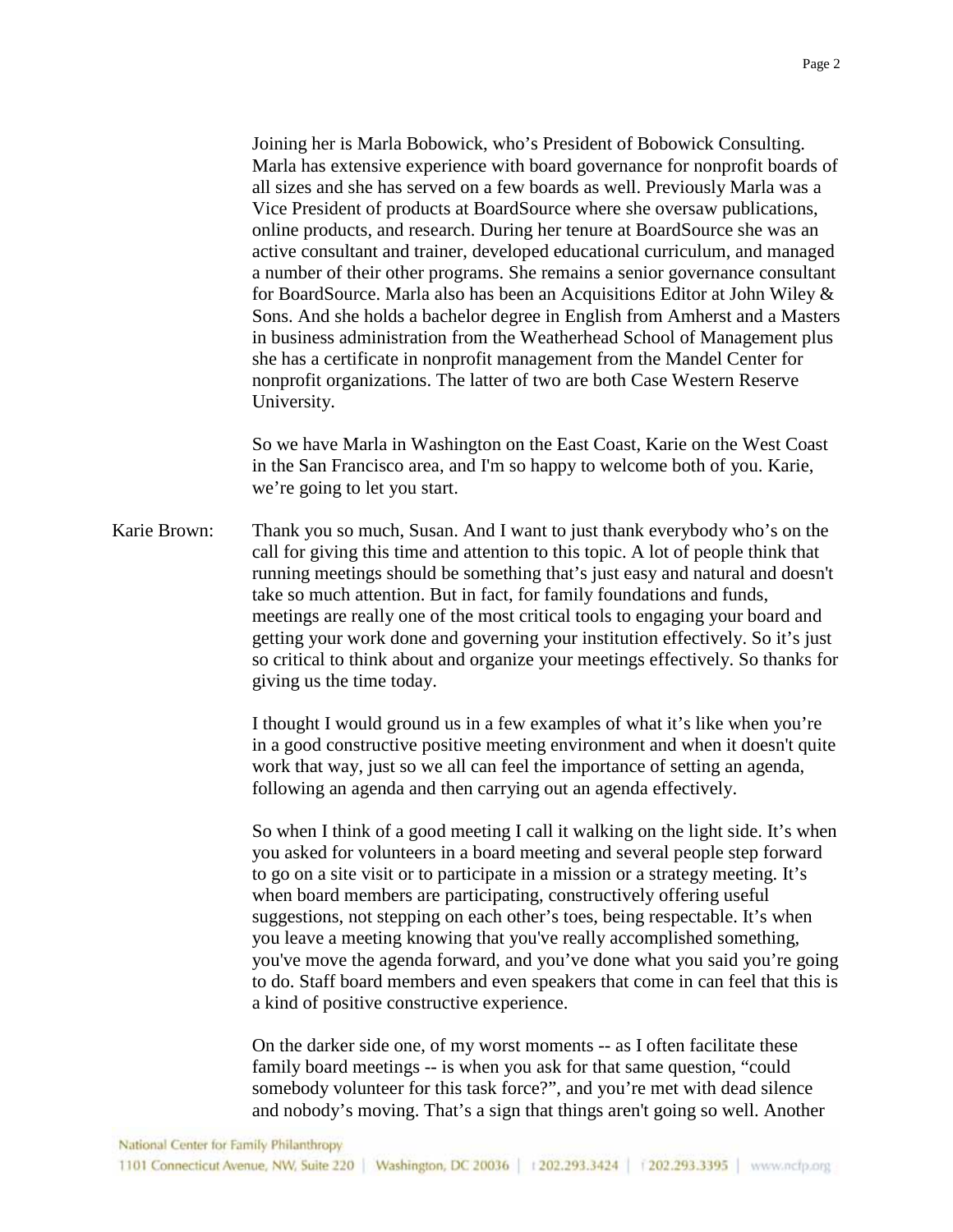classic example is one board member, oftentimes it can be someone from a senior generation, dominates the meeting, keeps staying on the same kind of hot button topic and you just can't move him or her off of that. You know what it's like when people leave there feeling dejected. They might feel frustrated. You can just feel the low energy.

So our goal today is to share some tips and tools with you so we can move from that kind of heavier, darker, not very effective side to the lighter side. I just wanted to say up front that some of these tips and tools will feel really relevant and resonate with you and other tips and tools might not. The ones that don't pertain to you or don't seem interesting or appropriate – just let those go.

One of my colleagues who works in this business as well with a lot of family foundations and funds says, "If you've seen one family foundation you've seen one family foundation." So the idea is each institution is really unique and so take care what fits with you and just let go of those other topics.

Before we jump in I want to just give you a heads up for how we're going to be sharing the facilitation on this, Marla and I.

I'm going to primarily provide anecdotes, stories, and examples from my family foundation, the Hidden Leaf Foundation, which Susan mentioned, as well as from my intensive work with family foundations and funds as a consultant and sometimes as a board member as well. Marla's primarily going to lead us through the nuts and bolts of the information you have on the slides and what we're presenting. But we'll switch it up a little bit just to keep it interesting.

So again welcome. Thanks for participating, and I'll turn it over to Marla.

Marla Bobowick: Good morning or afternoon everyone. This is Marla speaking. And it's great to have you all here on at least a warm hot day here in Washington.

> I wanted to start by creating a vision. One of the things I've heard from my family foundation clients is often that it feels like it's gathering the family around the dining room table. Sometimes that has really wonderful connotations and a good feeling about it and sometimes it's a little bit more complicated. So I've got a metaphor when we're going throughout the slides: how do we set that table appropriately for a family foundation to do its family foundation business?

So I wanted to start with on Slide 2 with some things to keep in mind about setting that table, what are the prerequisites or the preconceived things and foundational pieces, pun intended, which you need to have more creative meetings.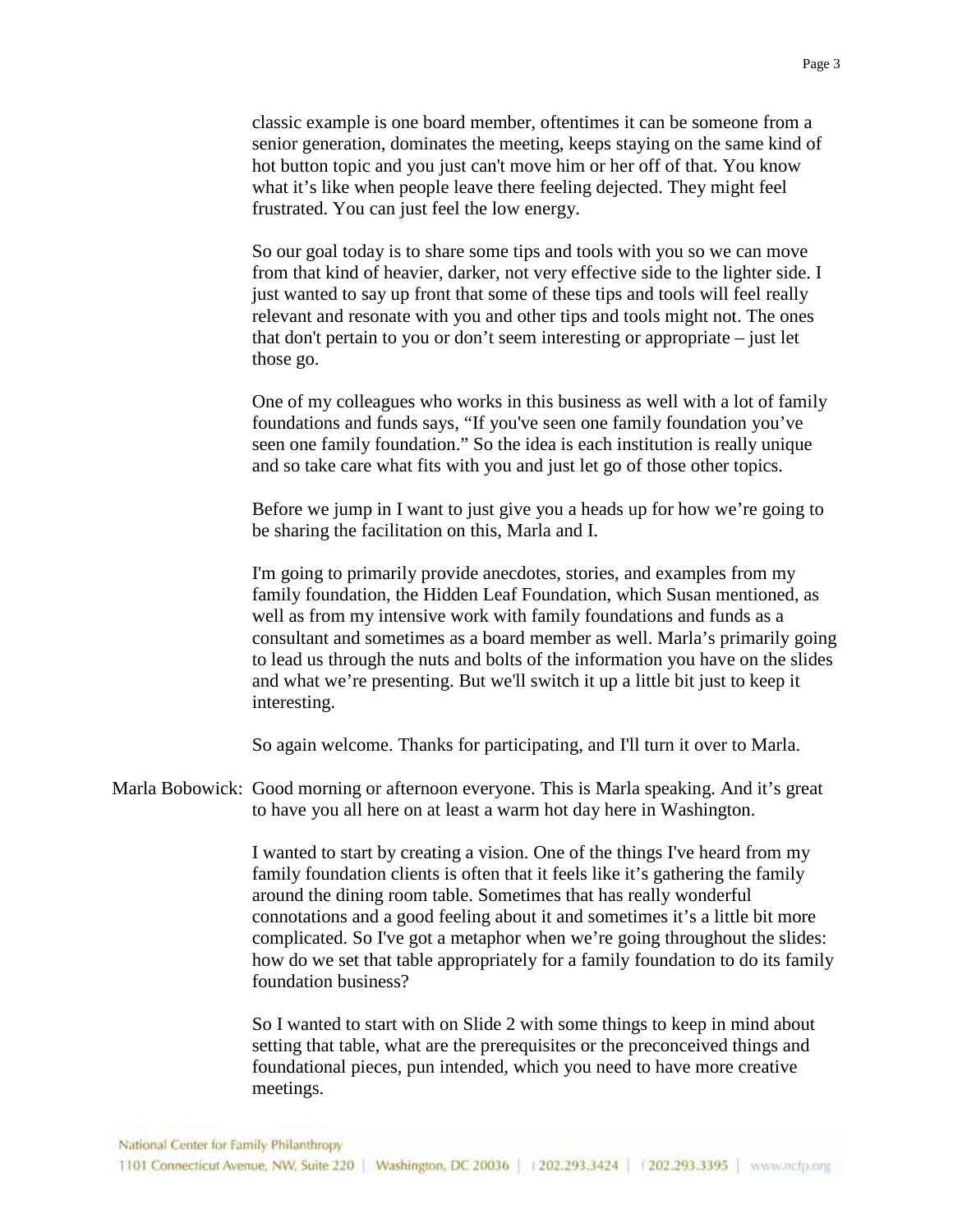One of the first rules of thumb is that meetings should not be the only time the board does its work. You know, board work continues throughout the year, things happen between meetings, people are reviewing grants, people are going on-site visits. You might be doing some work on financial things or investments. So there are a lot of things that happens between meetings. You need to remember that it's only one component of your commitment and responsibilities as a board member.

At the same time, it is incredibly precious time because you're all together face to face -- not always, sometimes people might call in -- but to realize that you want to make the most of your time together. One of the ways to do that is to start and make sure that that time together is planned in advance. So make sure you have an annual calendar of meetings. Don't wait till one meeting to schedule the next one. A lot of those time-consuming calendar activities take away from the substance of the meeting and can be done just as efficiently off-line, if you will.

Think really carefully about where the meeting is and the time and the place. You know, for example, don't try and have a meeting after a big heavy dinner or cocktail hour when everyone's tired or a little tipsy. You might want to have the meeting first and then celebrate afterwards because you have to treat the family foundation or fund work as important business. It's a business of a foundation. It should be fun and exciting but it is it does require careful attention.

Also, oftentimes family foundations and funds bring together the family for business meetings as well. Make sure you really separate out the foundation business from any other family business or meetings and ideally put the foundation business first. Of course that's our preference.

It helps to use agreed-upon protocol for how to come together in terms of what the expectations are. So again, these are your table manners at the foundation board meeting. It should really tap into your own values. So think about how you connect your values and your vision and mission to how you interact as a foundation board.

Karie, do you want to add anything else here?

Karie Brown: No. I think I would just give my one example about what you just brought up in terms of table manners.

> Table manners from a foundation perspective are something I call either ground rules or meeting protocols. I think that Susan sent you in advance a list of sample ground rules. I've gathered these from a number of, probably seven, different family foundations I've worked with, and tried to lift up the ones that I think might be relevant to a foundation. So if you have questions later about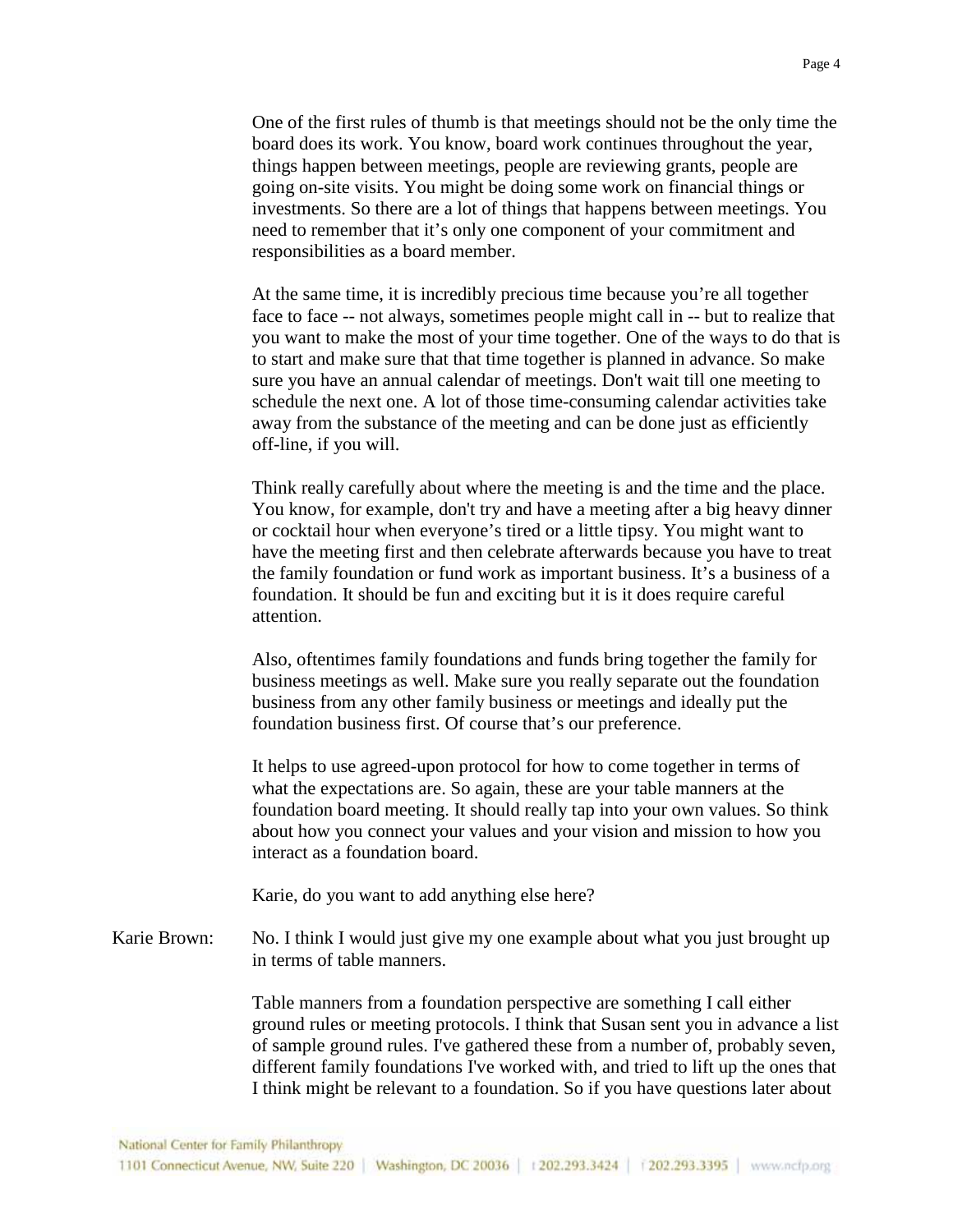those specific ground rules, I'd be happy to touch upon them. But I wanted to give an example of how they might work.

In my experience, in most foundations, the ground rules are not made explicit unless someone decides to really look those up and clarify them. I've found that it can really, really make a difference when that happens. It's like in a family if you don't be really clear about what your expectations are of everybody around the table then not everybody can live up to those. It's also like a family in that you often have to remind folks of what those ground rules are. But anyway, in my experience, they can make a real difference when you all work together around the table to clarify and identify what your ground rules are. Then, as you go through a meeting and people start to veer off into tangents or bringing up issues that are not on the agenda you can use the ground rules to help you get back on track.

So I was called into work with a family foundation that's been together for many, many years. It has three generations of board members. I was told by the executive director that there was a lot of tension. I met with the chair before as well, and they both said it was very difficult for the chair and executive director to get through the meetings. They could just could not stay on agenda -- like whenever there was an opportunity to bring up a certain issue that had been plaguing the organization, people would just return to that and didn't follow the agenda. There were generational issues as well, where a certain older person felt that he had earned the right to speak when and as often as he liked and about whatever topic he liked.

At any rate, halfway through this daylong meeting I could see that the dynamics were really entrenched. So I stopped the meeting and I asked everybody to come together and we jointly set up ground rules. It was hard and people were resistant but everybody did participate. We came up with what might seem like very, very simple ground rules but we then used them for the rest of the meeting. And I know that they're still using the ground rules now. I've actually gotten a couple of calls from the board members saying what a difference it makes.

So, for example they agreed that when one person is speaking no one else can speak, as a simple example. But, if that happens, then instead of the chair or another family member feeling guilty about cutting somebody off, they just remind them or point them to the ground rules.

Another key ground rule that they put in place had to do with technology. There were a couple of the new generations who were on their iPhones or whatever way too often. So it was asked that people didn't use their technology, and they set up regular breaks so that people could check in if they needed to check in with their business or other family matters.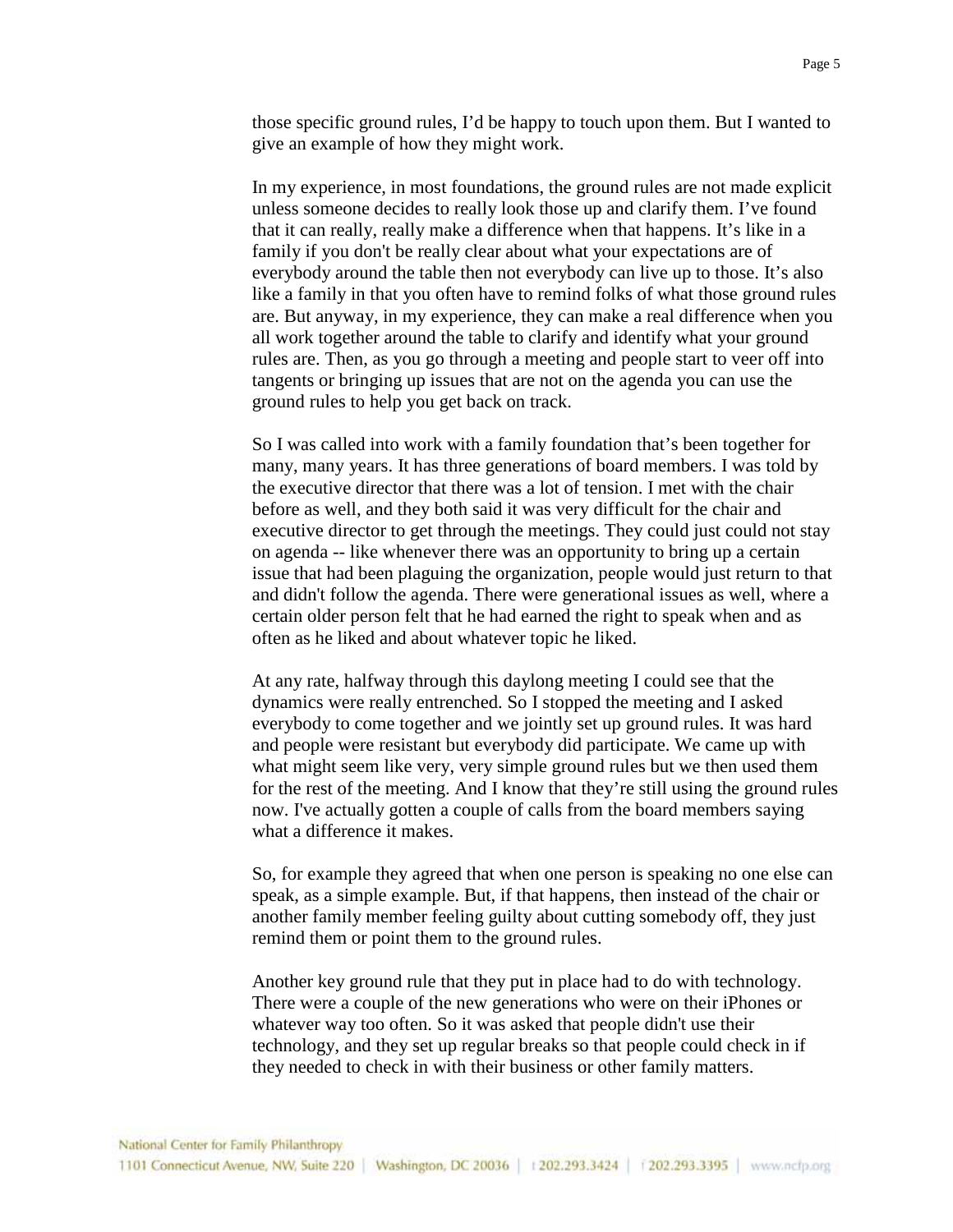So those are just a couple of examples to show that I've found it can really make a difference, having those ground rules developed by the board members and then adhered to by the board members. It takes a lot of pressure off the facilitator or the chair because you can just go back to the ground rules first, and it de-personalizes issues that can become very personal on a family board.

So, okay, I think I should turn that back over to you, Marla, for moving on to planning the menu.

Marla Bobowick: Thank you, Karie. So now that we have our basics out of the way and we've got the preliminaries done, we want to think about what should be on the menu. There's two parts of this. One is designing the agenda and the process for doing it, and the second part is second part is the content. So, on Slide 3 we're going to talk about the designing, the process of getting to the agenda.

> Step one is to realize that this burden should not be solely the board chair's or the executive directors. It's perfectly acceptable and encouraged to actually ask other trustees what they want to talk about, what needs to be on the agenda. There may be some issues that have been lingering or there may be some other ideas about how to approach things or different things that people want to explore or maybe people or trustees want to learn something new about a particular program area or about what's new in grantmaking. This is a chance to say, "Hey, it's your agenda. It's not me, the board chair, or executive director saying what we have to do." So there's a way to get a blend. It can just be a simple email a month in advance of the meeting – "anything on your mind that we need to talk about as a foundation?"

> The second part is: when you put anything on the agenda, think about what the purpose of that discussion is. Is it about sharing information in terms of progress that's been made since the last board meeting? Is it educational for trustees to know what's the latest and IRS regulations or do decisions need to be made? Do you need to approve a grant docket? Is it time to sign the conflict of interest policy? Do we need to hire a new investment manager whatever? So be really clear about what's informational in terms of progress and status updates, what's educational in terms of helping trustees to do their job better, and what requires action and decisions.

> Of course, the next thing is to say how long it takes for each of these agenda items and to realize that by setting aside time you're also implying a priority. The more important issues are going to take longer. Be really realistic about how long it's going to take for any particular discussion and to anticipate those are going to take more time or have sensitive issues. If you know something is a controversial issue, if there's a particular grantee that you know trustees have a particularly strong feeling on both sides about, anticipate what the questions are, play out scenarios between different trustees and the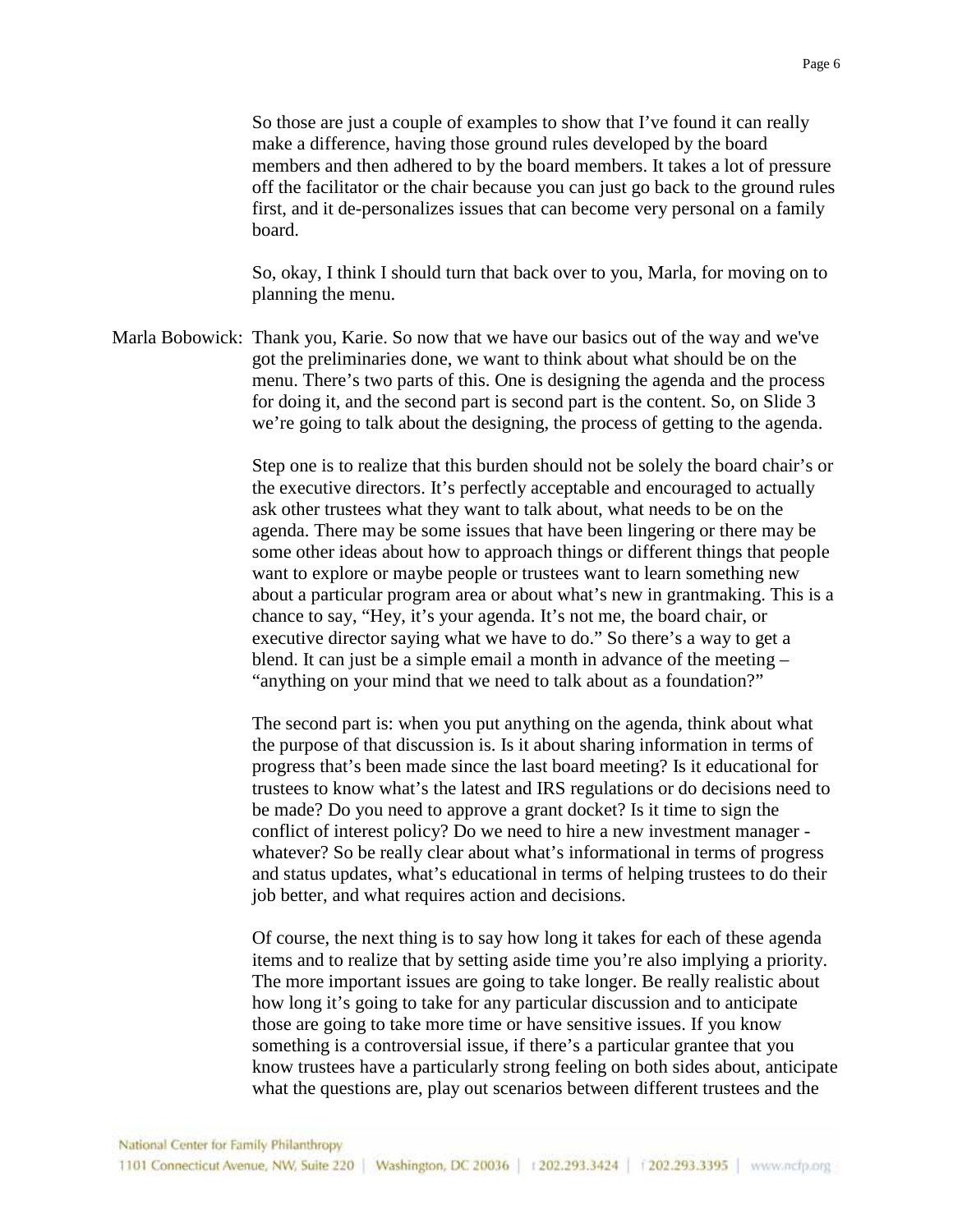board or the executive director, think what additional information you can send out in advance to help people be prepared.

Another part of designing the agenda is to figure out who's going to facilitate each discussion and to realize it doesn't always have to be the board chair.

It's hard to facilitate a meeting and provide content and leadership, so delegate that to other trustees or staff. It can be very helpful. At the same time, it also helps build future leadership for the foundation. So the committee chairs or different family members can say, "This is something of interest to me, so I've done some research and here's what I've found."

Lastly, when you're designing the agenda, realize that sometimes it's really beneficial to get outside perspective.

Every board can use an educational moment or a different perspective on things. It may be bringing in an expert from one of your program areas to talk about what's happening in the field of the environment or the arts. It could be another family foundation executive director or a trustee from another foundation that has something similar of interest to what you're doing to share.

So one of the family foundations I worked with had their annual retreat and they invited another family foundation from the same community to join them for dinner to share some other thoughts and experiences and perspective. They sent out that bridge and brought things from the outside world into the boardroom.

So those are some basics about designing the agenda and the process. Karie, do you have anything else you wanted to emphasize?

Karie Brown: Yes, I thought I might give an example from my own experience with our family foundation. Just to give a bit of background, this is a living donor situation: my father's the donor and my two sisters and I are the other board members. We've been operating for about 20 years, and really on a small scale, although we are becoming more professional and growing the grantmaking in preparation of when my father will be donating pretty much all of his assets to the foundation when he's no longer with us. So we're practicing for that time. We've taken it very seriously.

> We definitely sit around the dining room table. For the first I'd say almost ten years the majority of our time was devoted to actually selecting grantees. That really felt like what our priority should be because the money is going to these folks out there, it's really tough decisions and there's such a need and so we really wanted to do it right. I would say there was even some guilt about the focus on, board governance, or how we should structure it, hiring staff -- all those kinds of questions. We tended to put on the back burner or address them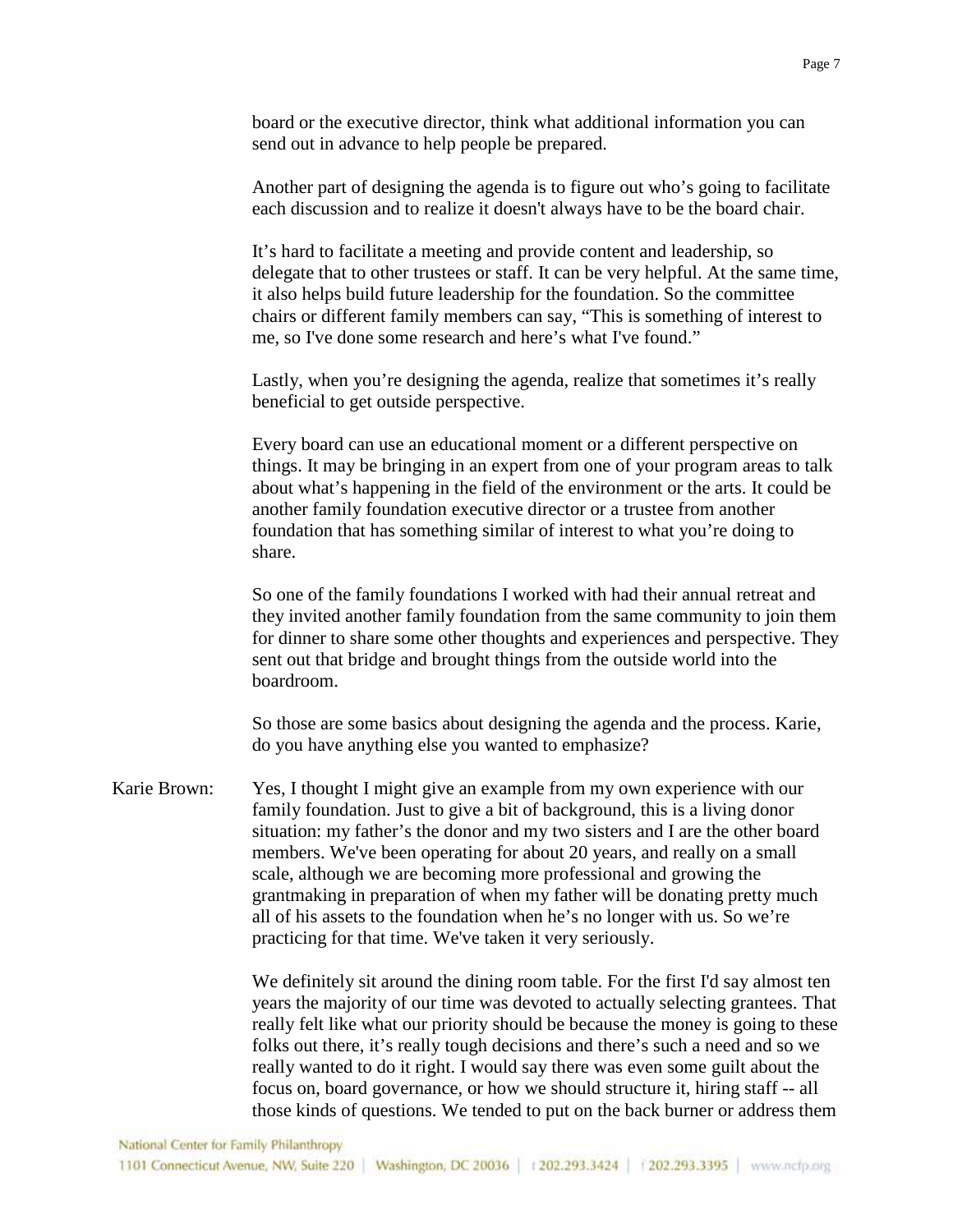at the very end of the meeting. We did not do a log of longer term thinking or strategy development except for those kinds of questions that emerged from the grantee work itself. So we actually realized that our meetings were getting in the way of that and perpetuating this focus on selecting grants versus looking at and really being intentional about our focus and work on issues of governance or management or longer term strategic thinking. I have to say that I have seen this pattern as a pretty common one with a lot of family foundations.

So we experimented with a number of different models which I won't go into - - but we moved to a two-meetings-a-year format, and we meet for a day or longer. In our fall meeting we focus pretty much exclusively on grantmaking. In our spring meeting we do not let ourselves do grantmaking. We sometimes look at reports but the majority of those meetings are really focused on strategy development, looking at staffing issues, thinking about board governance issues. For example, in our spring meeting this last year we took up the topic of succession. A number of us have children that are in their teens, and so we felt it was important to start thinking about that, and came up with a protocol. We were able to talk about our Web site, which we've been thinking about forever but hadn't really put our heads together on what we wanted it to look like and how we wanted to carry it out. I'm happy to say that that's going to be going live later this month. We finalized finally a theory of change and logic model that we've been working on.

Again, it takes real time and attention on these kinds of issues, and they're issues that demand some board guidance and leadership. So having these meetings that are separate and distinct from the grantmaking has really helped us, I think, give due attention and focus to the issues that fall outside of grantmaking but are really essential to being an effective board and an effective organization.

So that's my personal example, and I really encourage folks to balance your agendas and really understand your own foundation or fund's patterns and then think about you can use your agendas to make sure you're giving kind of the right amount of attention and weight over the course of the meetings during the year to the various topics that are so important to each organization.

Marla Bobowick: I think what I've heard you say, Karie, is that this is an evolution. One of the things about family foundations is that over time and as you add new generations, as your assets and endowment may grow, things might need to change - and to realize that part of it is taking time out to reflect on that change, and that might also mean that the nature of our work as trustees changes and therefore how we come together and what we do as a board needs to change. You all listening should think about where is your foundation and is it ready to change? What would the next step be? Start to anticipate that, because you want to think about it before you get there, if you can.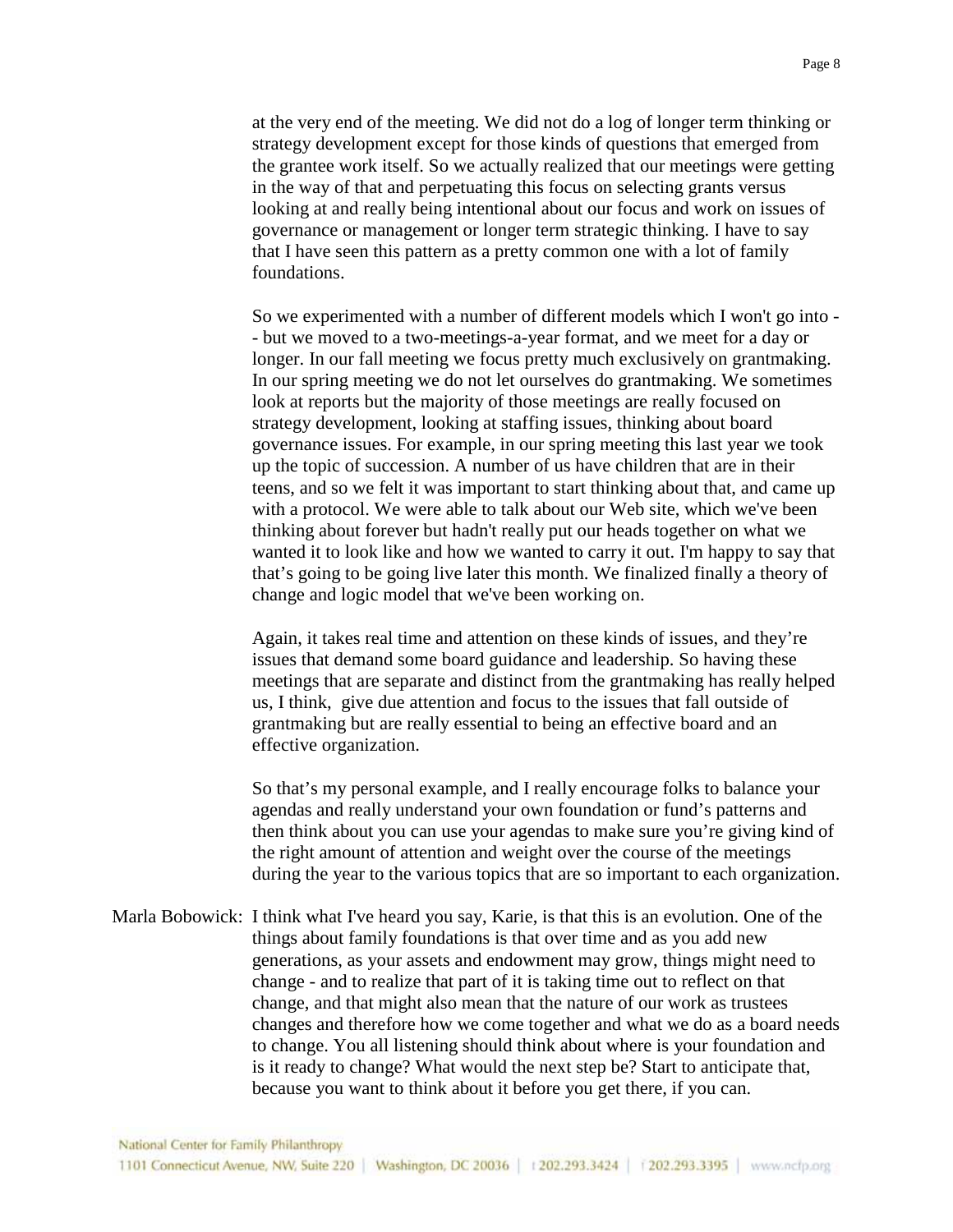Part of this also relates to what goes on the agenda. If we shift gears a little bit -- we're still planning the menu but now we're talking about what's the food we're going to serve.

So one of my first rules of thumb for designing any foundation board meeting agenda is to make sure that everything that's on the agenda is really board worthy. That face time is so precious you don't want to waste it on things that are not necessarily necessary to be discussed at the board level. So if you have staff there are things that they don't necessarily need to bring to your attention. If you all are working without staff and doing a lot of this yourself, again to think about what's just an update and what really warrants discussion.

One of the ways to think about that is to put your agenda items into three buckets, the first one being sort of management of the foundation : how are you managing your accounting, what is your database like and how is it working. A second bucket, a very big and important one, is your grantmaking: figure out what level of involvement and expectation and discussion do the trustees need to have around your grantmaking, programs, and priorities, and docket. The third one is governance. Don't underestimate the importance of looking at how your board operates and the governance things. This bucket's contents run the gamut from the compliance issues: conflicts of interest and audits and Form 990 PS -- all those tedious things, but also group dynamics and how long is our meeting and how are things working and what materials and information do we need?

A lot of this is about balance - so make sure that those trustees and boards that have a tendency to spend more time looking backwards at what happened last quarter, last month, or last year and not as much time looking forward, as Karie was just alluding to, have time to anticipate what's coming up. Is there going to be influx of cash or to the endowment, such that you're going to have to give away a lot more money or a lot more grants? What's happening in the community? What are the changes that are coming up? So make sure that on your agenda you also spend some time looking ahead; find that crystal ball and put it in the middle of the table.

Lastly, oftentimes at end of the meeting, everyone's in a rush to get on to the next activity, they've got to rush home or something. Make sure you leave a little bit of time for some self reflection and conversation about how it worked. It can just be a quick meeting evaluation, that is, what I call a "plus delta." Plus is what worked today, what was really helpful and a delta is what we would change for next time, because that's part of the ongoing learning process. So, at the next meeting you can anticipate and think a little bit about how to make sure you don't end up with the same problems, or if things worked really well, how you can replicate it, even if the agenda's different.

Karie Brown: In my experience, you often see that last agenda item, an evaluation or an assessment of the meeting, with usually five minutes or so dedicated to it.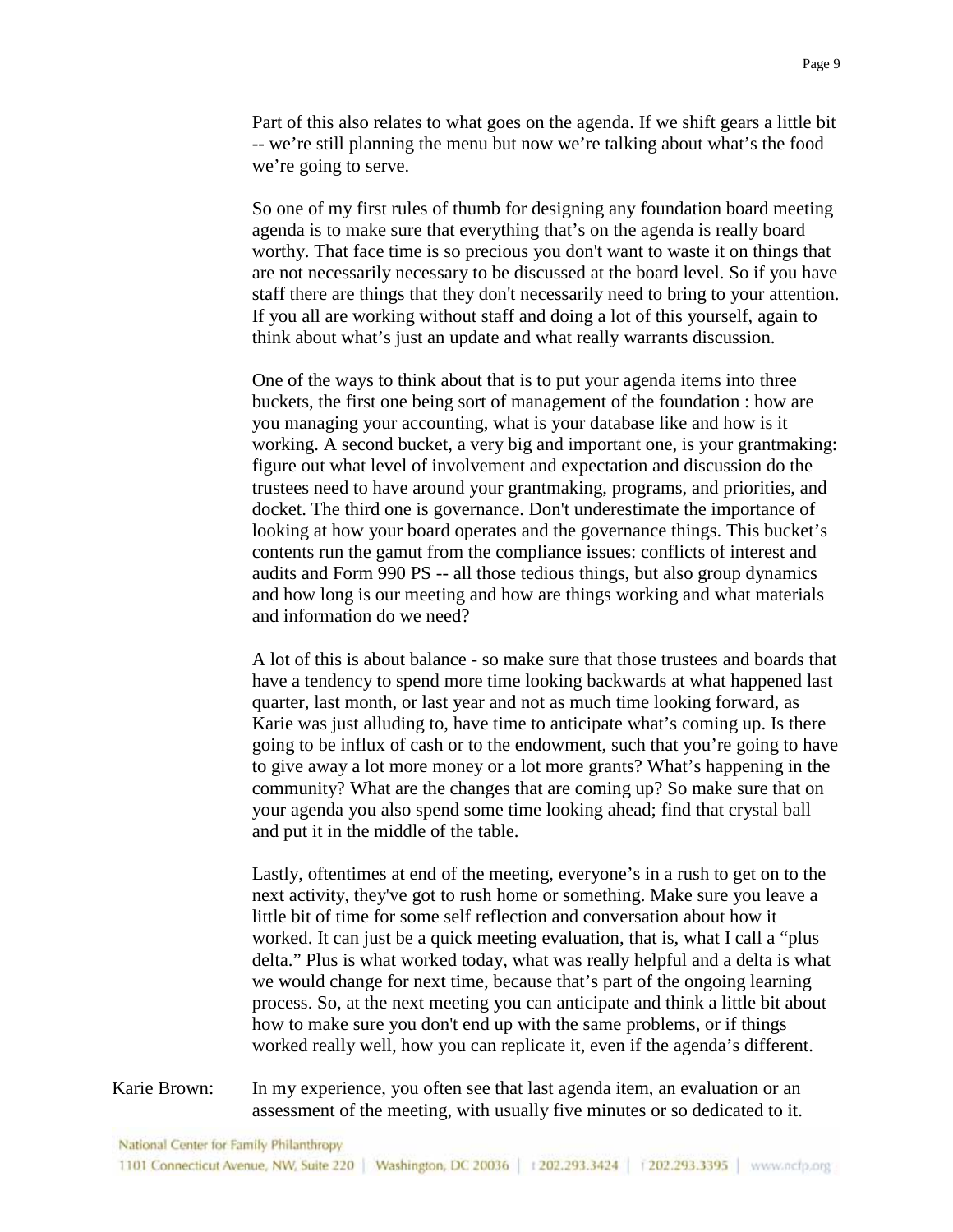But then when you actually get to that place in the meeting, oftentimes people are tired or you've slightly gone over the timing that you intended to give to the meeting, so people give that short shrift. So I wanted to really encourage you folks: in my experience, when you dedicate the time to that, it makes a huge difference.

Over the course of three years, I've facilitated the majority of board meetings for one family foundation that I work with, and we've built in a tool for learning reflection. The staff really made an effort to follow those delta signs when something needed to be changed was identified. They really worked to change it and to make sure that the board understood that the staff was listening and that the board meetings were then being adjusted accordingly. I recently had a conversation with that executive director; she said two things that were interesting.

She felt that this really helped them live up the culture that they aspire to, which is a learning culture. So they were practicing what they were looking for all the world -- how you make change happen is you have to be willing to experiment and you have to be willing to learn and change. She said it also really helped the board -- I don't know how many of you have staff that work with your fund or foundation -- but it really helped the board-staff dynamics because the board felt that they were being listened to and responded to and had an influence on the way meetings go. The staff also felt like they had a place for them to give feedback. This helped develop a stronger clearer twoway dialogue and follow-through mechanism.

I wanted to give one other example about something Marla had said earlier. When you look at what she's gone through about planning the menu, there are different ways of looking at your agenda and different ways of entering it. It really is valuable to spend some time looking at it through these different vantage points and finding that balance. One of the things that I find is really essential is being clear as the planner of the meeting and as a participant in the meeting about what you expect to get out of each agenda item.

Is this just informational? Is this a generative discussion where you're really trying to generate ideas and to enable people to brainstorm and think outside of the box? Are you at a place where you want to make a decision? I have found that being clear about this is important. I even put it on the agenda itself. I put it in parentheses after the items saying what we are doing in this session. It's a generative discussion. We want your best open-minded thinking here, and then here's where we're ready to make a decision and move on this.

My experience is that really helps board members know what's expected of them and prepare accordingly but also participate effectively. It's not helpful when you've worked on something over a long period of time and you're ready to make a decision and then somebody throws a curveball which might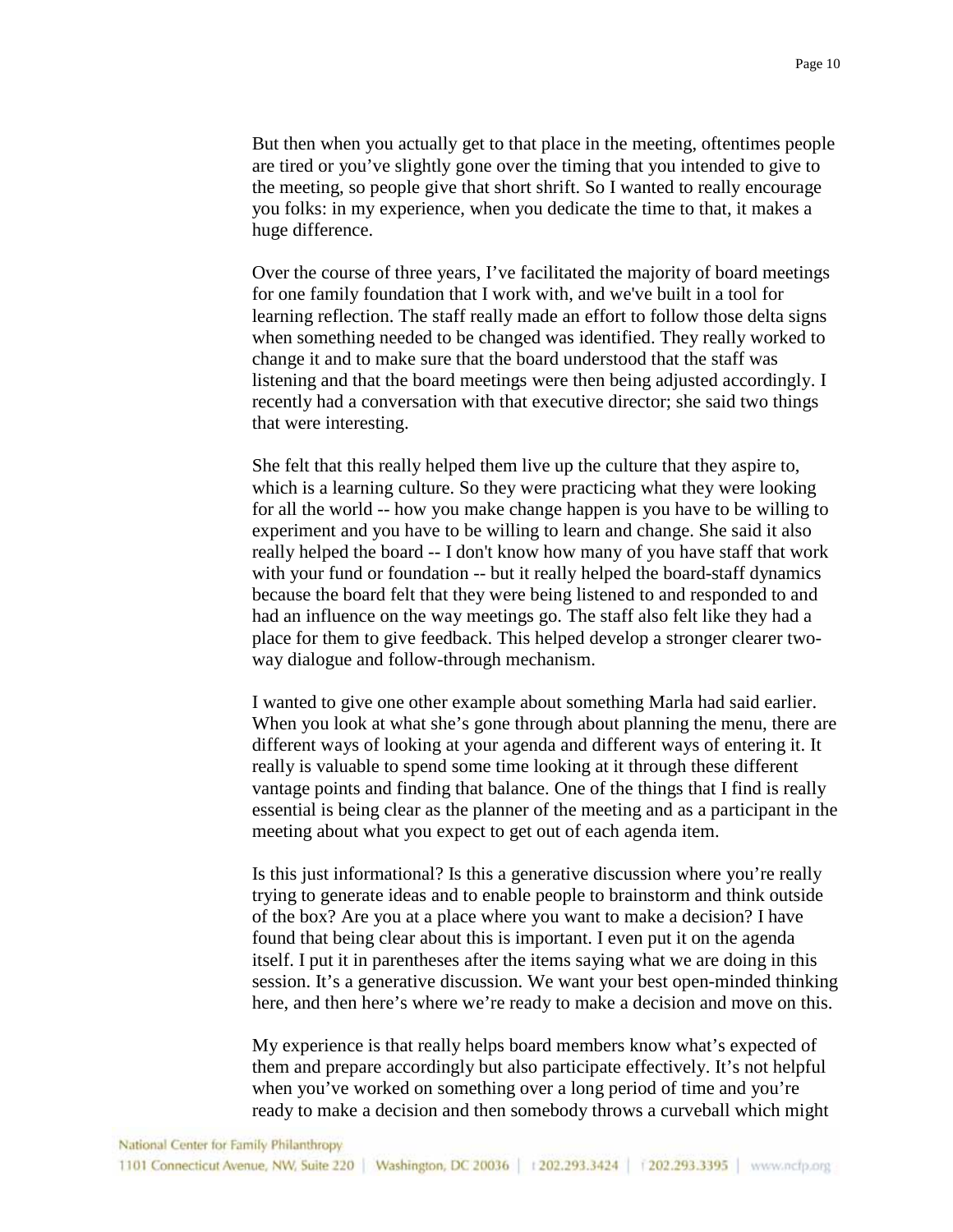be really useful in a generative discussion but might derail you right when you're ready to make a decision. So that's a tip that I've found has been very helpful with a number of foundations that I work with.

Marla Bobowick: A lot of this ties in to having to be very explicit about your intentions. So it's not just what's in somebody's head, but it's something to prepare everyone in the boardroom, everyone around the table about where things are going, because then it's easier to get there together and not arrive at all different times and places.

> So let's move on to Slide 5, which should be straightforward and fairly simple, but I never like to take things for granted. This is about sending out the dinner invitation, gathering the materials together. So now that we've designed a good board meeting agenda, we need to figure out what backup materials you need to send with it, what grant reports, what financial reports, what other materials, if there's a good article that came out about grantmaking or something about one of your grantees that was in the local paper. When you put together the board book, I think it's really helpful to tie each item on the agenda to the materials in the board book, even if it's a virtual board book. So it's clear that for this conversation, see Tab 3 or File X so that people know what the background reading is.

Obviously, this needs to go out in advance and that does not mean the night before. This is one of those hard things that again, I don't like to take for granted but people need time to read and prepare. Adults learn at all different levels and styles. Some of us need a week to digest and ponder something, while other people can skim it really quickly. You want to make sure that you're making informed decisions. The only way to do that collectively is to make sure everyone's had time to read the material in advance and then that they actually do.

The last trick is to maintain a cumulative board book, putting all those vital documents about your foundation in one place and bringing it to every meeting so that you don't get into a debate about what our bylaws say. Well, if you have them in your board book or you have a special binder that covers the basics about your foundation or your fund and it's got your bylaws and it's got your history of past grants and it's got your budget, there's no question about what the bylaws or documents say. You've got them right there.

That helps prevent that "who said what and when did we say it" conversation. It means you can go back and just keep all your board meeting minutes and follow-up on action items that came up in a row.

Karie Brown: I was just going to jump in and say one more thing about that. I think it's implied in everything that Marla just said, but it's really essential that whoever is preparing these materials knows the culture of the board, knows what the participants respond to. Some boards really like getting those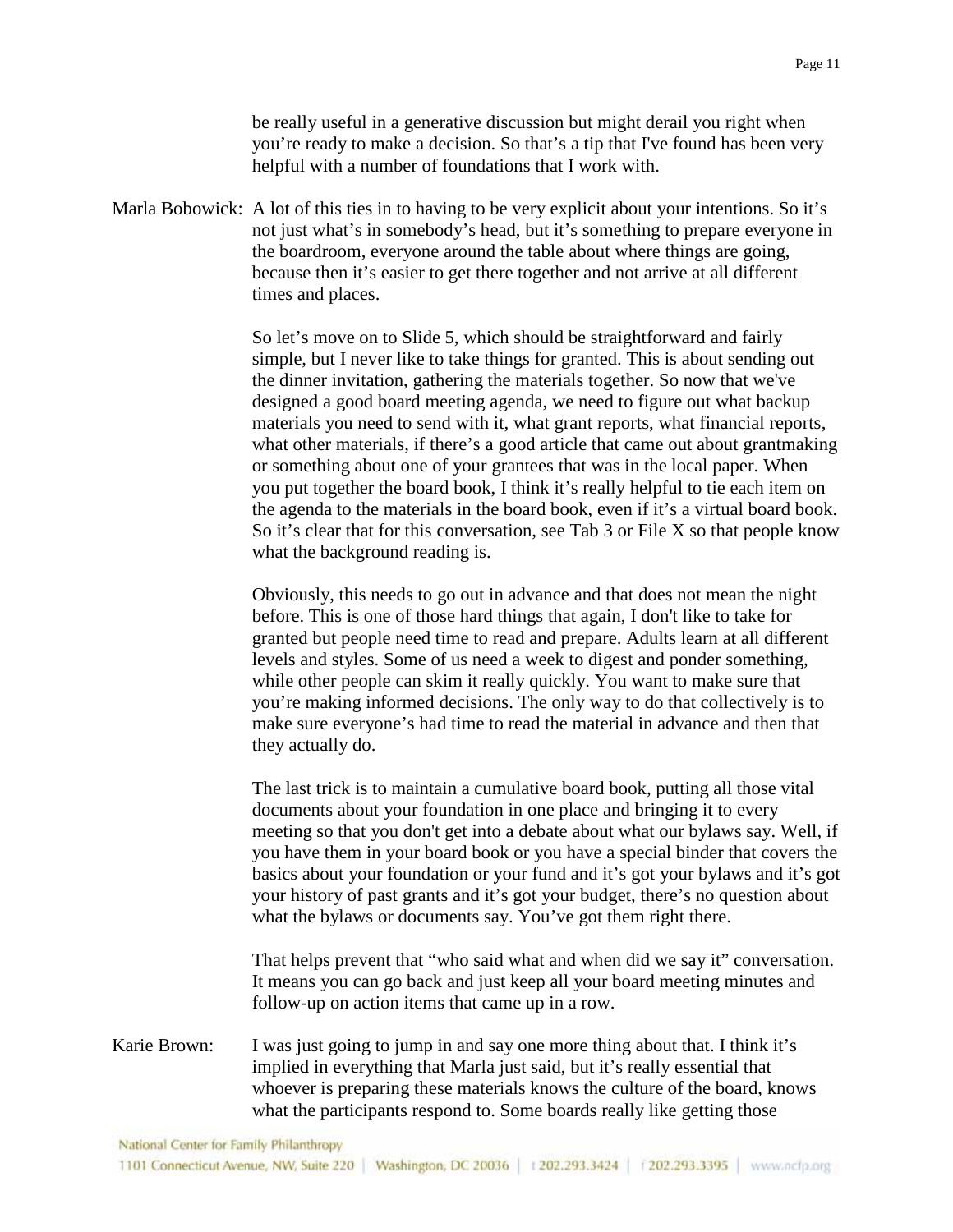additional materials and examples and articles. Some board members will feel overwhelmed by too much information. So really try to understand what kind of board you have, what really serves the board, and then make sure that your board books and your preparatory materials cater to the way that this board works effectively.

I thought I might take the next one and turn us to Slide 6. We are going to move now to actually serving the meal. So what happens around that table? How do you make this work as well as possible?

So a first suggestion is: if at all possible to try and meet in a professional setting. Sometimes you can use a business office. There might be a colleague's foundation that has a professional space if you don't have such a space yourself. If you are meeting in a home, which happens quite often, it's really important that you find a space that's separate from the activity of the household, so that you can create a space of focus and seriousness of purpose and minimize interruptions.

Another small thing: again, this may sound obvious, but I've seen this happen so many times where one person's kind of off to the side and not really participating, and then it creates this strange dynamic where nobody quite knows how to participate or what's happening with that person. So make sure that everybody can see everybody else and that you can really work effectively as a group with your setting.

Also important, related to that same thing, is to make sure that people can see whatever it is that you're presenting. So if you're using a flip chart, don't have it behind one person. Make sure it's visible and is serving you and not distracting people.

That leads to the next piece about the use of technology which is a really key question for a lot of family foundations and funds right now. How much do you use technology? How much should you follow PowerPoint? Do you want to bring in studios? Do you want to be taking notes on a computer versus handwritten notes? So I think just be cautious or intelligent about how you use technology. I would say with PowerPoint in particular that I've seen a number of foundations shifting over to using it almost exclusively. I have found it can be somewhat deadening. It could be really used effectively for certain types of discussions, but for other discussions it puts all the attention on the screen might dilute some of the interaction that can happen. So I would just say use technology and PowerPoint judiciously.

Then make sure, again, like what we said in the earlier planning slide, that you mix it up so that people aren't doing the same thing throughout the whole meeting. You want to keep them interested and engaged.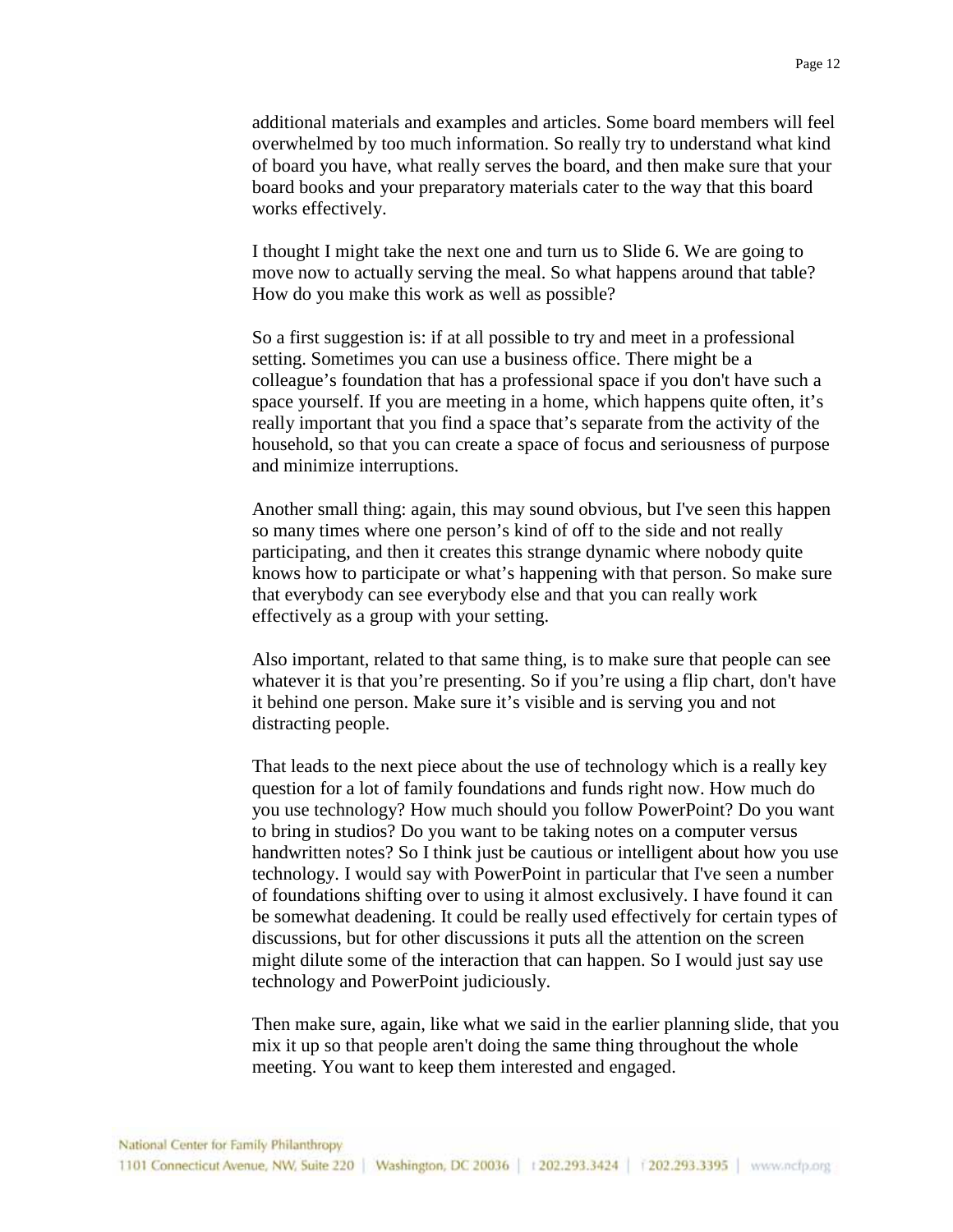The other thing that I've found really useful -- I mentioned it in one of the examples I gave -- is to make sure that you have regular breaks.

Again, these are things that, oftentimes, when the agenda gets tight, people will skip over. But then board members will start distrusting the fact that you're going to take a break. If you do have those breaks it gives people a chance to think to stretch, which is really healthy, but it also allows people to check-in with family or with other business matters that might be pressing so that they can then, during the actual meeting, be really focused.

Anything that you want to add to that, Marla?

Marla Bobowick: Sure. I was going to pick up on the technology thing. You don't want to distract and have everyone be looking at the screen the whole time. But if you happen to meet virtually like we're doing today, naturally a PowerPoint might be a way to keep everyone focused if they're not in the same room. Really think about being strategic on the use of technology but remember that one of the most valuable things about boards is that face time. There needs to be some time where you really do come together. We also know the realities of travel and dispersed families. There are times when you need to do some business on the phone. Those are probably better as shorter meetings, with some really good agendas and documents. That's where you have to be careful that if some of you are together and some of you are far away that you're not handing things out on site or showing things that people that are on the phone can't see. All of this is about careful planning so that you can have time for good discussions and creative thinking in the boardroom, whether it's a real boardroom or on the phone.

> So I thought I would take us to serving that meal as the facilitation piece. This is always difficult for a family foundation: who's running the meeting, who's really in charge, yet wanting to make sure that everyone also has a way to participate. I know that every family and every family foundation has a different style or degree of formality, so whatever we're talking about here, think about what makes sense for your family foundation or fund. These are intended as tips for the host or hostess to think about and figure out how to share some of that leadership and make sure that the conversations are productive and robust and engaging.

> So the first rule again is that every item on the agenda needs a good facilitator. But it doesn't have to be the board chair for all of them. Realize that sometimes the board chair may want to participate more than lead the discussion, because it's very hard to make sure that everyone's voices are heard, that quieter people have a chance to say something, that someone's not dominating the conversation and then to participate in it. So find a way to share that facilitation. Sometimes it's an outside consultant. Sometimes it's another board member who's just good at that. Sometimes it's just delegating different agenda items to different trustees.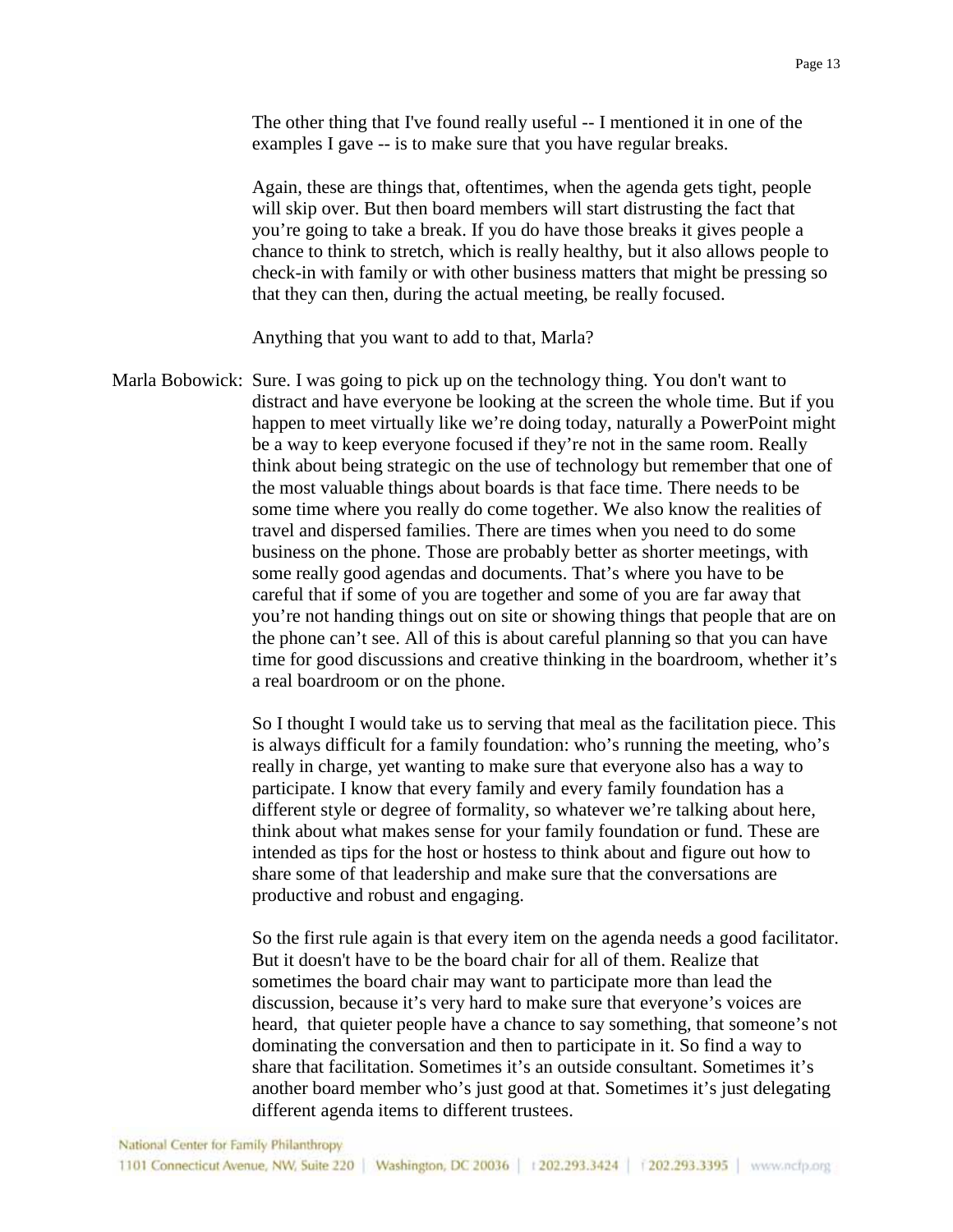Second, in terms of facilitating the action, decision, discussion, clarify how decisions are made and what decision needs to made for that agenda item. Do we need to come to closure, or are we just brainstorming, as Karie said earlier.

Also, to protect the foundation and be explicit about your assumptions, you should articulate and be clear about what's confidential. If you're sharing information that is not meant to be shared outside the foundation or fund say that explicitly and don't assume everyone knows that.

Another little tip that seems again like a no-brainer that can really help is having someone besides the chair be a timekeeper and someone else be the notetaker so that everyone can participate. It's a very neutral person when the note taker says "could you repeat what you said, I didn't understand," or someone says "it's 11 o'clock and do we want to move on or do we want to stay here?" That way, those common decisions are made explicit, not just made by default by the chair.

Because that space time is so precious, don't read or repeat what's in the reports. People are smart. They should read their materials. You can gently nudge them if they haven't come prepared, saying "well then, no we can't make this decision or have this discussion today. We'll have to do it later on the phone if you're not prepared." Hold yourself accountable and hold each other accountable. Part of that holding people accountable is that if they start to raise issues that are not on point for the subject at hand, put it in a parking lot, a flipchart or a list somewhere of "some other things we're going to need to get back to."

At the end of the meeting, come back and say, "so we talked about this question about whether we need to move our offices or do we need another office manager," so you do discuss them later but you don't get sidetracked into brainstorming about it right then and there at the expense of not making other decisions you need to make.

Two last quick tips are to make sure at the end of each discussion that the facilitator summarizes the key conclusions and identifies what's going to happen next. That obviously helps the note taker, but it helps everyone see "okay, this is what we've agreed as a board," so that when you walk out of the family foundation board meeting you're all going to speak with one voice and know where you left off.

You know, we talked already about taking time to evaluate the meetings.

So Karie, do you have any good stories from your family?

Karie Brown: There are two places I'd love to jump in, not to air all our family's dirty laundry, but one of the things that was happening in our family foundation is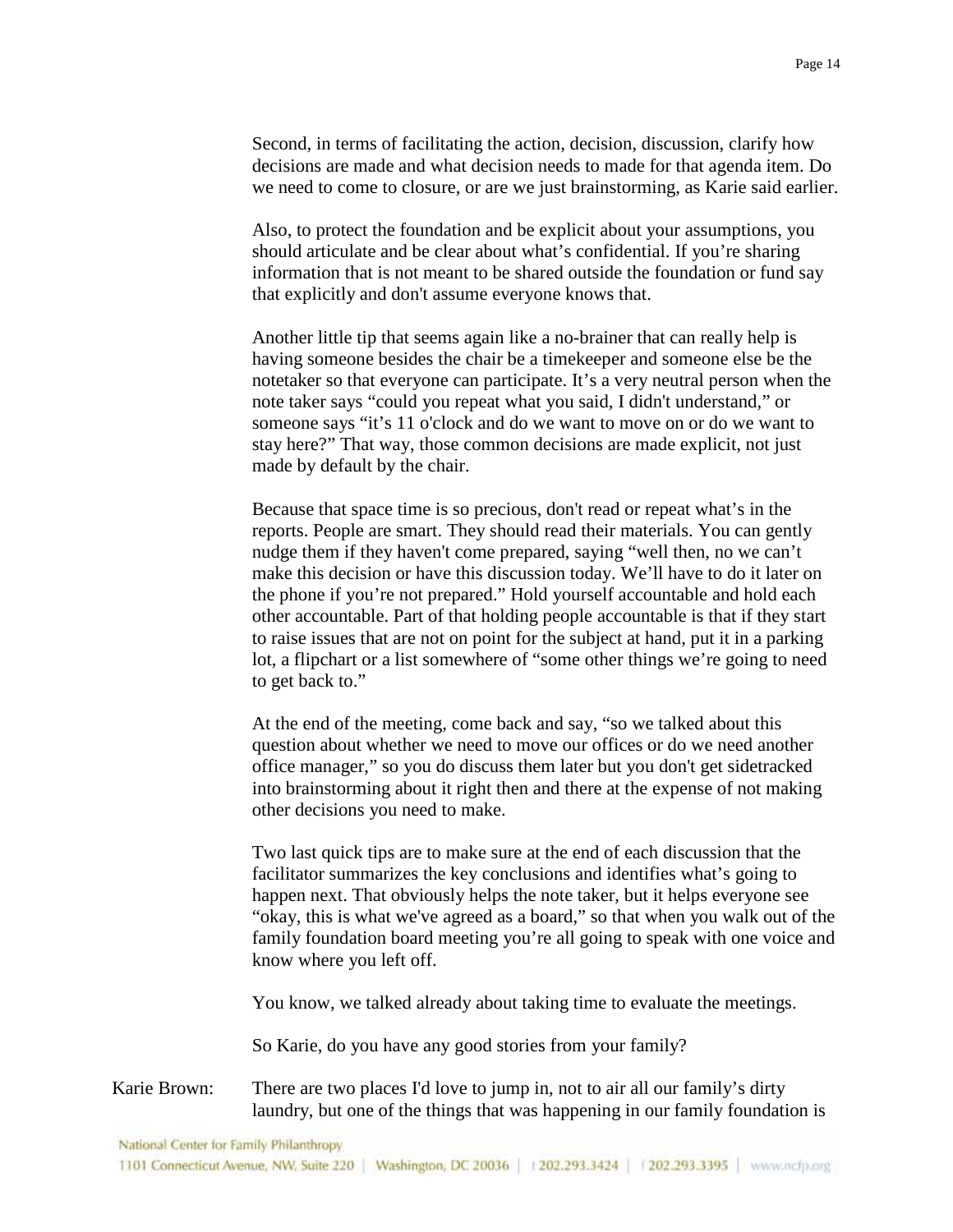that the timekeeper would say, "Okay we're running up on time. We need to decide if we're going to extend this or not." We would agree that it merited more discussion and we wanted to spend more time on it, we were really close to coming to a conclusion, so we'd agree to do that. But then we didn't adjust the rest of the agenda. So then the rest of the agenda would get really crunched and there would be some frustration about that. So one of the things that I recommend if you decide to extend a particular item-- which is often something that's really appropriate to do-- you as a group decide where you're going to cut back on other discussions. So it's an explicit agreement that makes everybody feel in control and that it's a joint decision and that that then helps really avoid frustration later in the meeting. It avoids that kind of scrambly feeling of trying to get through the rest of the agenda. So that's one suggestion that I'd made.

And then I wanted to pick up on the parking lot recommendation. A lot of times, particularly with family foundations, there will be historical family issues, or political orientations, things that come up that everybody in the room knows what somebody's saying without really saying it. I just want to say that using the parking lot to surface those issues and identify them and put them on the table is really important -- not let your discussion get derailed into those topics, but also not ignore them. If you use the parking lot to say "okay, we know we need to talk about this," then it can come up later in that meeting if there's room or remind you to really plan intentionally for how to have that discussion in a proactive thoughtful way at a later time. That will create an environment where board members trust that they're going to be heard. Often that elephant in the room dominates and undermines the rest of what you're talking about, so really it's important to get it out there and then to address it in a constructive way. Using the parking lot in a meeting and then really making sure you are intentional and strategic about how you address those topics going forward can make the difference over the long run. Families are able to tackle those tough issues in a constructive way and then move beyond them. So as I said it's just really important to name these issues and to address them in a positive way. If you can name the difficult issues you'll be able to tame them. So just want to encourage people that way. So don't avoid putting those items on the agenda because they're uncomfortable, but really think carefully about how you're going to address them.

One of the things that I find helpful is creating a safety zone for sensitive issues so you put parentheses around those topics that could be difficult for folks who have been identified as being difficult, and then create a way that ensures that it's comfortable and a safe zone. So it might be that on a tough discussion you ask people to go around the room so that everybody has a say.

Another approach that I've found that works well is to have the equivalent of a personal risk flag so that people raise something whether it is -- this may sound too Californian and I'm sorry if it does -- but raising a little flag that indicates "this is hard for me to say, I know it might be difficult for other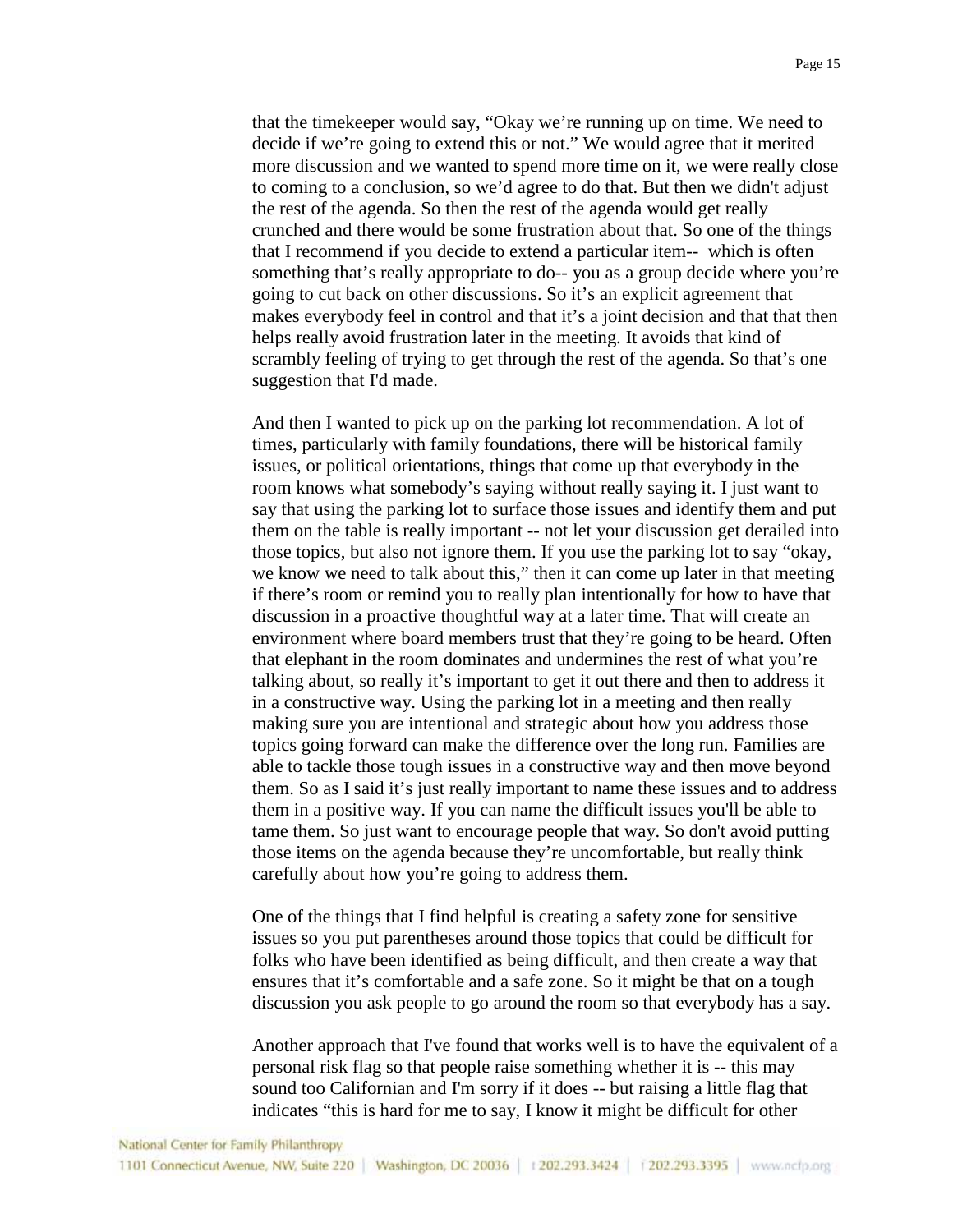people" so everybody knows that it might be a hot button topic and then is relates to it in a gentler, more receptive and hopefully constructive way.

Another thing you can do is: if a discussion is difficult and there's not the time and it's the place to go into it, you can use an index card and ask people to write down what they would have said next in this discussion; it can be anonymous if they like. You can then process that information either later in the meeting or at another time so you can take that discussion forward. People feel like they've been heard without having to go fully into it at that point or expose themselves. I hope we leave you with this message: don't avoid tough issues, but be really thoughtful and careful and supportive in how you address them.

Marla Bobowick: I would just echo that. I think that well, you know, there are always tough issues that come up, and if you ignore them they get bigger and more difficult and more detrimental to the good of the foundation. So finding a way to have those conversations is the most important thing to do. It's going to be different for every group but ignoring them is about the worst thing you can do.

> We've just had our dessert and we're all done and we just want to make sure we do some of the common courtesies, what happens after the board meeting. In this day and age I know we're all busy, but it's really important. There's no reason to not send board meeting minutes out immediately or shortly after the meeting, because that's when it's fresh in people's mind. They can say yes that's what I heard or no that's not what I thought it was. When you wait three months or six months or a year till the next meeting no one really remembers or pays attention to them. It's also a very valuable reminder because in the minutes it says what the action items are and what the decisions. So it's a good reminder of the next steps. Lastly, those next steps are only as good as your ability to follow-up on them.

> So really have a clear sense and a process and a structure or mechanism to make sure that whatever action items need to happen are followed-up on, that there's somebody tracking it - whether you have staff or its a designated board member or the secretary or somebody says "hey, this is what we all committed to, we need to make sure it happens," and that there's some follow-up.

> So those are the easy dos. The don'ts are just a reminder some of the things we've talked about. This is why that five minute evaluation or ten minute evaluation is so important: don't walk out of the boardroom and then stand in the parking lot or in the hallway or at the next family dinner undermining a decision that was made. You have to respect the collective action of the board. Part of that is making sure that you adhere to that. Don't publicly share internal debates. Again part of it is when you walk out of that boardroom you speak with one voice. And don't disclose confidential information, which again seems like common sense, but sometimes these reminders are important.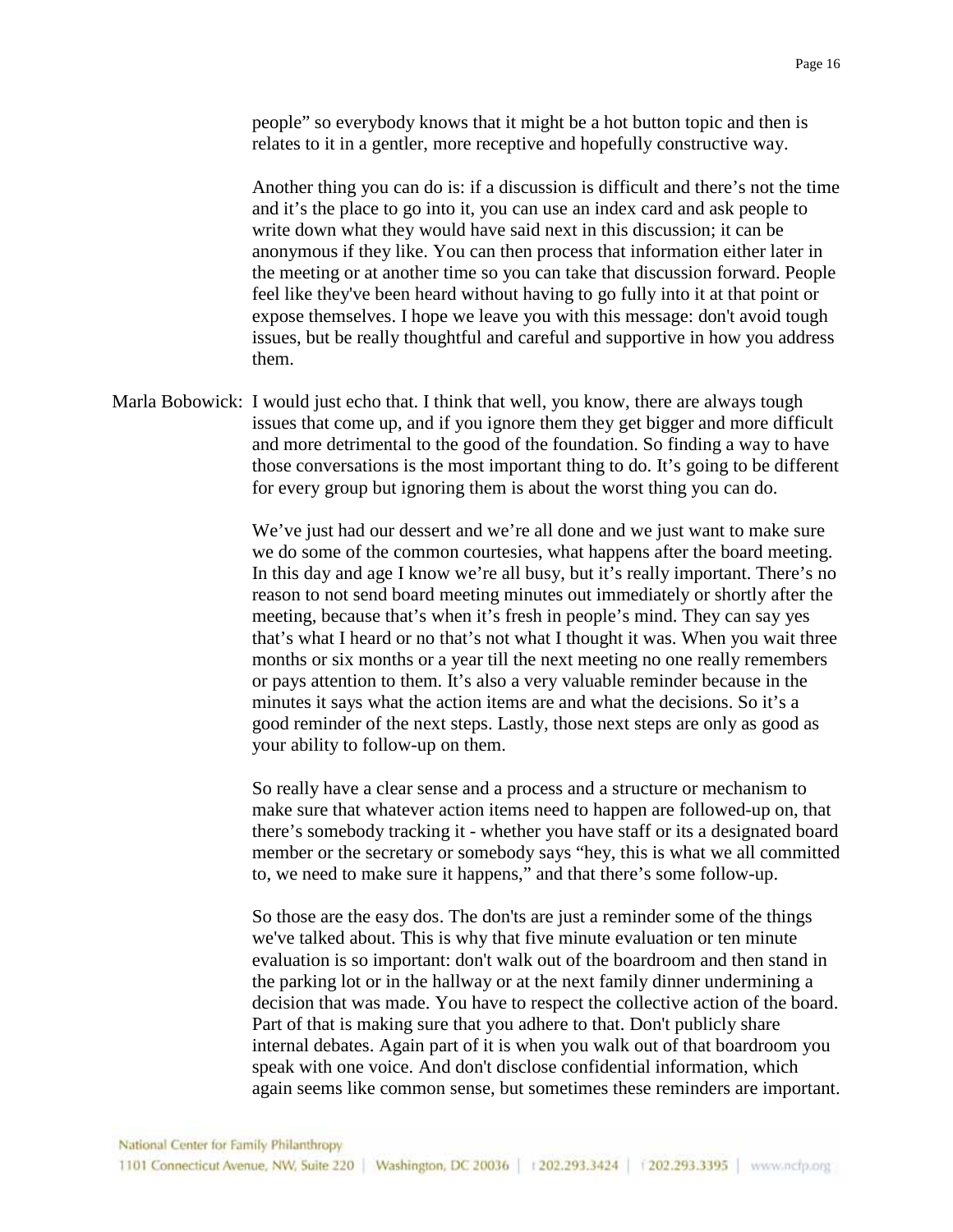So I think we're getting close to time. I don't know if we should talk a little bit about the common pitfalls, Karie?

- Karie Brown: I think we should move to closing this and give people a chance to ask questions.
- Susan Price: That's great because I'm actually getting questions based on some of the things that you've already said. We're going to end the formal presentation of the call and I'm going to tell you about the next teleconferences. Then we're going to open this up to everyone who's interested in the open Q&A. You can email your questions. You can also ask them live… [Logistics]…

I'll start with a question while we get people warmed up. And then if you want to email a question send it to teleconferences@ncfp.org.

So two people have emailed me with the same question about the role of the staff person in the facilitating a board meeting as opposed to the board chair.

One person wrote, "how can the executive director help the board chair take responsibility for managing the board meeting -- she often defers to the executive director -- to control the meeting and move the agenda along, and it's a sensitive issue to handle?" The other questioner said, "what is the role of the board versus the staff in facilitating the agenda items?' What do you think?

- Karie Brown: Marla, you want to go first?
- Marla Bobowick: Sure. So, I'm thinking about the family foundations I've seen and, again as Karie said, when you've seen one family foundation you've seen one family foundation.

But this is a family foundation and in the end the board is responsible for it. The executive directors I know that support family foundations are very clear that they are very instrumental in behind the scenes helping craft the agenda, helping to get materials out, providing the numbers and the content information and what grantees are saying, because we may be more on the front lines of that side of it. But part of the role of the board chair is to facilitate. The staff may present a lot of information but the conversation and the dialogue should be between and among board members. You're supporting the chair in framing questions and leaving questions open, not necessarily having all the answers and that is perfectly acceptable. It's not that the board chair has to have the answers, either but they need to make sure the questions get asked and figure out the best way to get them answered. So it's not an easy answer: the chair doesn't have to know everything, and they can certainly turn to the staff for information, but the chair's job is to keep the board engaged. So, Karie, can you make it more practical?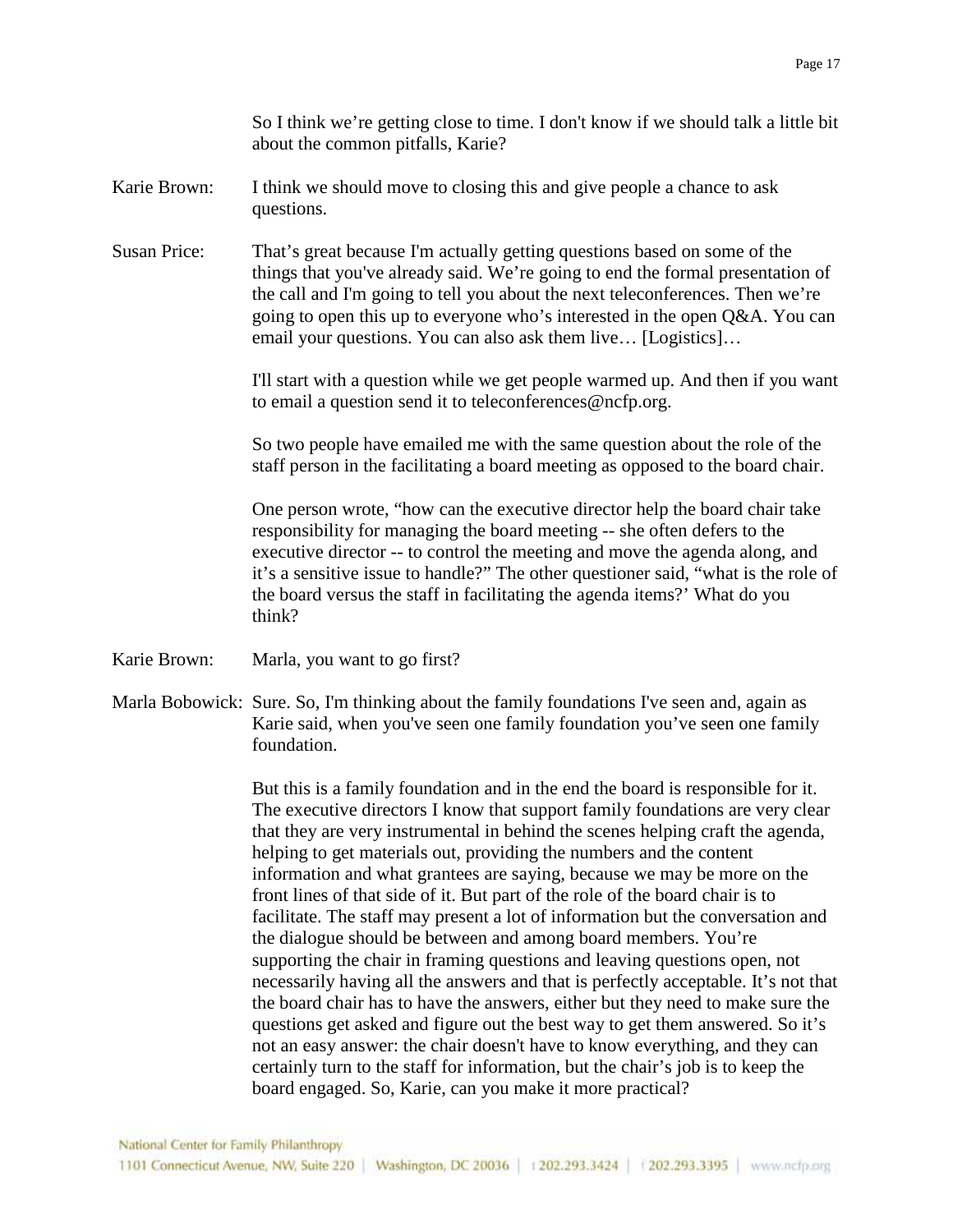Karie Brown: No, I just want to say I really agree with what you're saying. In my experience it's quite typical that the chair will defer to the staff person. I think it's much healthier to move towards something like Marla was saying where the board chair is really leading the meeting -- even if somebody else is facilitating particular discussions or agenda items-- the chair is holding the meeting and carrying it forward.

> Some suggestions around are one, when there is staff, the staff should work really carefully with the chair prior to the meeting so that the chair understands a lot of the things that Marla and I have been talking about. That is, the chair understands what the purpose of each item is, they understand what you're trying to get out of the board on each item, whether you're trying to make a decision or just have a discussion about it. Also noting where the hot button issues might be and then the staff and the chair strategizing about what to do about that. If you're sure that one board member is going to pipe in and do a certain thing on a certain item, it can be really effective if the chair talks in advance with that person about the agenda item and helps prepare themselves and that other person for the meeting.

The last thing which I would suggest, which is slightly different is that if this dynamic is happening were the chair's deferring to the staff is oftentimes because the board chair doesn't have a lot of experience in leading a meeting or facilitating a meeting, and they also have some particular challenges based on the fact that its members of their family sitting around the table.

So I found that it can be a very worthwhile investment to work with a consultant or a professional just for a couple of hours on training on how you run board meetings. It can be just with a friend if you have somebody who knows how to do this. I'd go over how you facilitate, how you navigate issues -- giving the chair a chance to raise like particular questions they have about how to work with their particular board can be very, very effective and give that board chair the confidence and the tools to be able to step forward and lead the meeting effectively. I've found just like a short training can make all the difference in boosting that confidence and helping that person step into that role effectively.

Susan Price: That's a great suggestion, Karie. We assume everybody should know how to do this. Most of us don't know how when we first get into these roles.

Karie Brown: Yes.

Susan Price: Okay now I'm going to go to our operator. Do we have anybody waiting to ask a call - a question live?

Operator: Yes we do. Our first question will come from the line of Sharon Driscoll with BOA Merrill Lynch. Please proceed.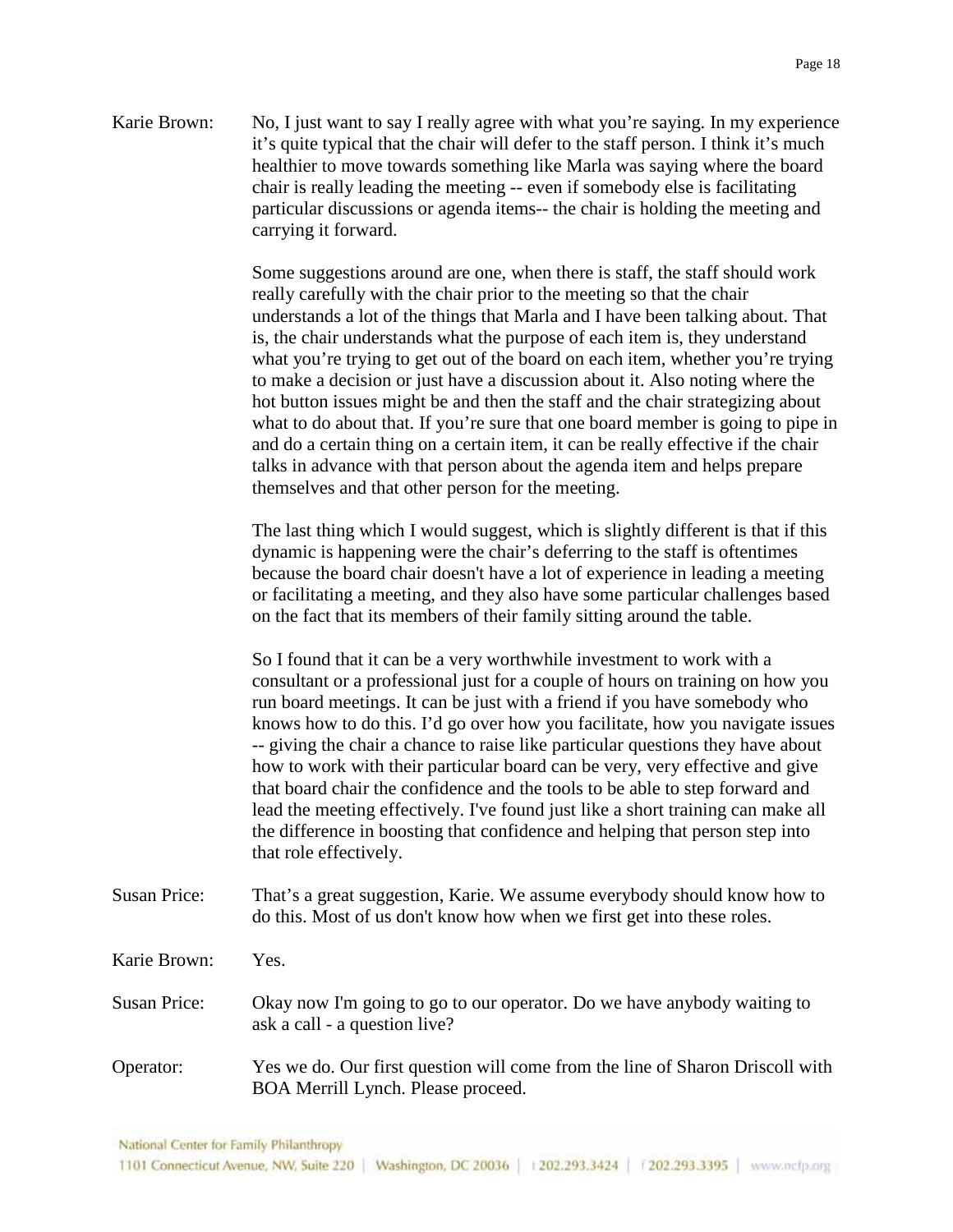(Sharon Driscoll): Thanks very much. I actually have a couple questions, and one is very specific about the ground rules. Karie, do you think that it's better to start with a clean slate and let the family construct the ground rules or is it often good to start with something like you shared today, some generic ones and let people add or delete from the list?

## ((Crosstalk))

- (Sharon Driscoll): …said it was more robust when they were creating their own. I was just curious.
- Karie Brown: Yes. I think that's an excellent question. Again, knowing what your board is like and how they work would influence how I would structure it.

Typically, I don't share this with board members in advance but I have it in my back pocket as a facilitator or if the chair is leading this I might share it with them so they have it. So if the board's having trouble coming up with ideas they can then share one or two items off of it to get the discussion going. Or if there are gaping holes in what the board comes up with in terms of its ground rules they can then raise it possibly as a suggestion. But I think it what you just said is absolutely critical. This really should be something that's owned by the particular board.

I like it to be a living document. So it's something that with the foundations I work with I come back to usually on an annual basis and say, "do these still hold? Is there something we want to change?" So to the extent that it can come from the folks themselves I really recommend that. But have this as a guideline so you make sure you're not leaving something off and you can also help generate the discussion.

(Sharon Driscoll): Okay that's great. Thank you. Could I just ask one more while it's open?

- Susan Price: Go ahead.
- (Sharon Driscoll): Karie, you had spoken about the focus on grantmaking. I think, Marla, you had talked about sometimes it can be evolutionary. So my question is: would you have found it more helpful to begin addressing some of the governance or more strategic issues earlier? Or is that sort of a natural evolution where the foundation and a family knew the immediate grantmaking is more likely to take preference and that's perfectly appropriate or would you have found it more effective...
- Karie Brown: So it's kind of a both and answer I think. I do think that the grantmaking is a way that a lot of boards enter the discussion and you engage people and it's a natural way to start.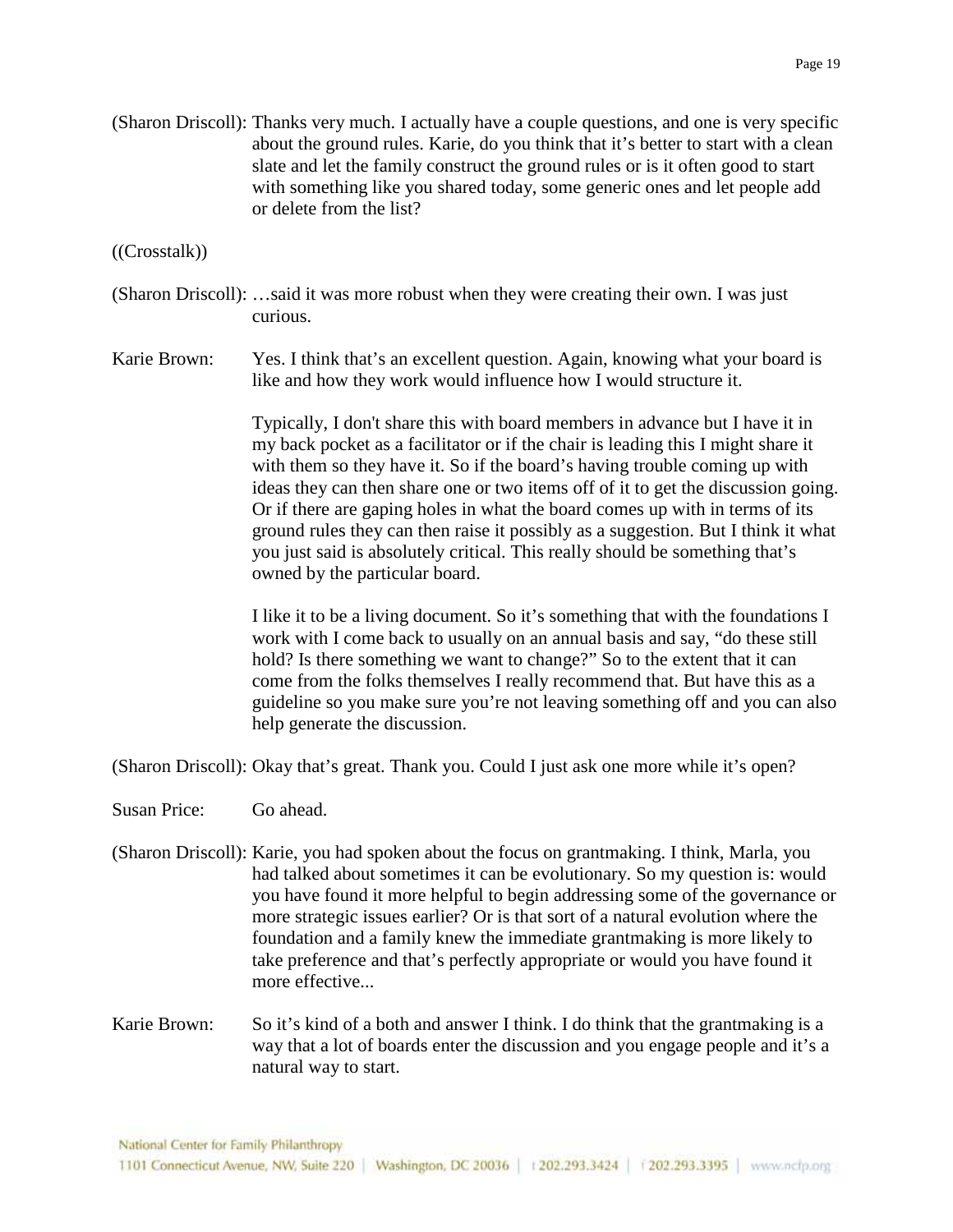|                     | For our family foundation, where we made a mistake and where I think some<br>other family foundations make mistakes, is when you feel like you have to go<br>it on your own and you don't necessarily know the resources that are out there<br>to guide you. I think we operated too much around our own table and didn't<br>engage with organizations like the National Center for Family Philanthropy.<br>We didn't talk to other foundations to see how they were doing it. So we<br>probably waited a little too long and operated a little too much creating the<br>wheel ourselves than we should have. But I will say that you it is a natural and<br>evolutionary process. So it's kind of a balance between those two. |
|---------------------|---------------------------------------------------------------------------------------------------------------------------------------------------------------------------------------------------------------------------------------------------------------------------------------------------------------------------------------------------------------------------------------------------------------------------------------------------------------------------------------------------------------------------------------------------------------------------------------------------------------------------------------------------------------------------------------------------------------------------------|
|                     | But I guess what I would encourage people is to recognize that there is this<br>tendency to kind of delve fully into the front end of grantmaking and to be<br>careful of getting stuck there, yes.                                                                                                                                                                                                                                                                                                                                                                                                                                                                                                                             |
| ((Crosstalk))       |                                                                                                                                                                                                                                                                                                                                                                                                                                                                                                                                                                                                                                                                                                                                 |
| <b>Susan Price:</b> | Thanks for the question (Sharon). And I just wanted to add that I think the<br>grantmaking is the fun part, and some of the other things like some of the<br>sticky governance issues that involve the family are not as much fun. But<br>putting them on the agenda earlier on, knowing that someday we're going to<br>need to have dealt with this, saves you a lot of trouble later.                                                                                                                                                                                                                                                                                                                                         |
|                     | For example, we hear things like this all the time, somehow we just avoid that<br>whole conversation about whether and how we feel about in our succession<br>plan how we feel about adding spouses, and then we wait until cousin Jimmy<br>is engaged to some lady we don't like to have that conversation. And it makes<br>it much more awkward and personal. So to anticipate some of those other<br>issues that are important for a foundation to address and do them early on<br>before you get to that situation is really a good thing.                                                                                                                                                                                  |
|                     | So anyway thanks for your question (Sharon).                                                                                                                                                                                                                                                                                                                                                                                                                                                                                                                                                                                                                                                                                    |
|                     | Marla Bobowick: I was going to add one more way to make this practical, bring it down to the<br>personal level. Sometimes the vice chair or vice president of the board doesn't<br>have a designated role or maybe the secretary, make that somebody the keeper<br>of the board governance issue. It doesn't mean that they're always bringing<br>them up, but that they're the ones that sign up and follow governance issues.<br>Somebody gets designated with that responsibility just to track them and<br>throw some articles out to the trustees or to say "hey this is the time to talk<br>about this" so that somebody is intentionally tracking it and it doesn't get<br>neglected. So it's just a thought.            |
| <b>Susan Price:</b> | Great idea. Okay. I'm getting floods of emails. People want to remain<br>confidential today. Actually here is a tip somebody contributed. This is on the<br>subject of the reflection at the end of the board meeting.                                                                                                                                                                                                                                                                                                                                                                                                                                                                                                          |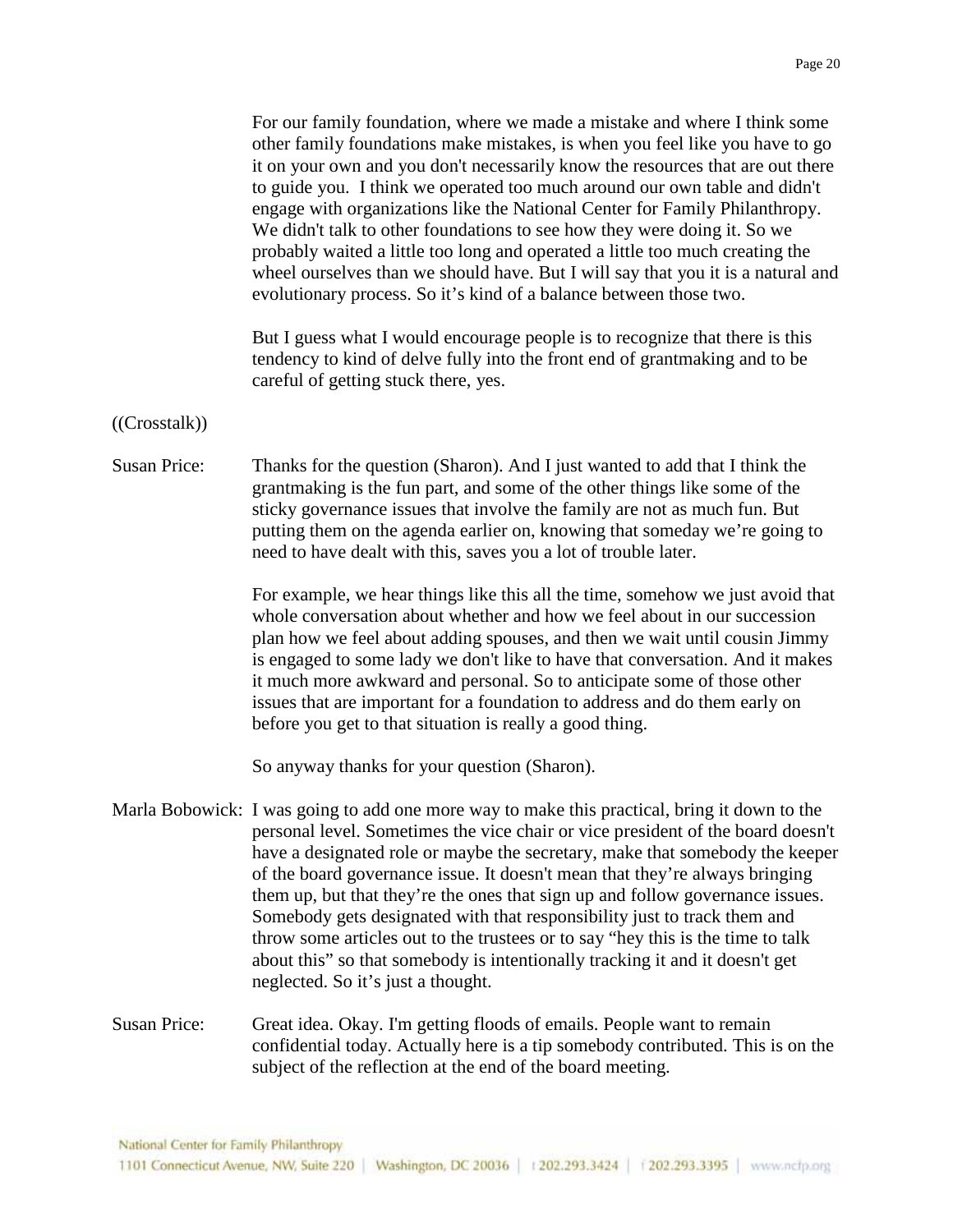I had a question about people who are at the board meeting as invited guests and their roles. Specifically we're talking -- and this is not uncommon - senior family members maybe who've been on the board before or who now are called Directors Emeritus. Sometimes they can dominate the discussion or keep the others, especially their own children, from speaking and disagreeing. So how can we address this that respects the work of the meeting as well as our senior leaders who are not at that point board members but they're there?

Marla Bobowick: Oh that's a tough one.

Karie Brown: So this is - yes. Marla, does that mean you want to jump in?

Marla Bobowick: No that means I'm tossing it to you.

Karie Brown: Okay. So I'll try to catch it as best I can. I'll just say this is not uncommon, and I think that it's really important to think through and prepare for this possibility.

> One, if there is emeritus status to be very clear in your policies about what the role and responsibility and rights of the person in that position - actually what they're able to do and can do and should be doing, so that's really clarified up front. This is what Susan said before; you want to think these issues through in advance before you get stuck in them. So have a policy about that. So oftentimes, for example, an emeritus person doesn't participate in decisionmaking and as long as that's clear that then can free other people up.

> There is also the issue of dominating the discussion and then the family and generational dynamics that come to play. Here's where I think the ground rules are really, really critical. So if you have some of those dynamics you can have ground rules that everybody's agreed to about participation. So, for example, some family foundations will ensure that in a discussion everybody has a chance to participate. They also talk about making sure that you're not being repetitive and that you're being constructive. These are obviously subjective judgments. But when that starts happening, you can point to the ground rules and say, "listen, we agreed that we were going to not repeat ourselves and that we were going to give everybody a chance to speak." It's a way of kind of controlling that situation without personalizing it too much.

I also think this is where if there's a staff member they can be helpful inbetween meetings -- talking to generational or members of a generation that might feel dominated, talking through their issues, helping them prepare,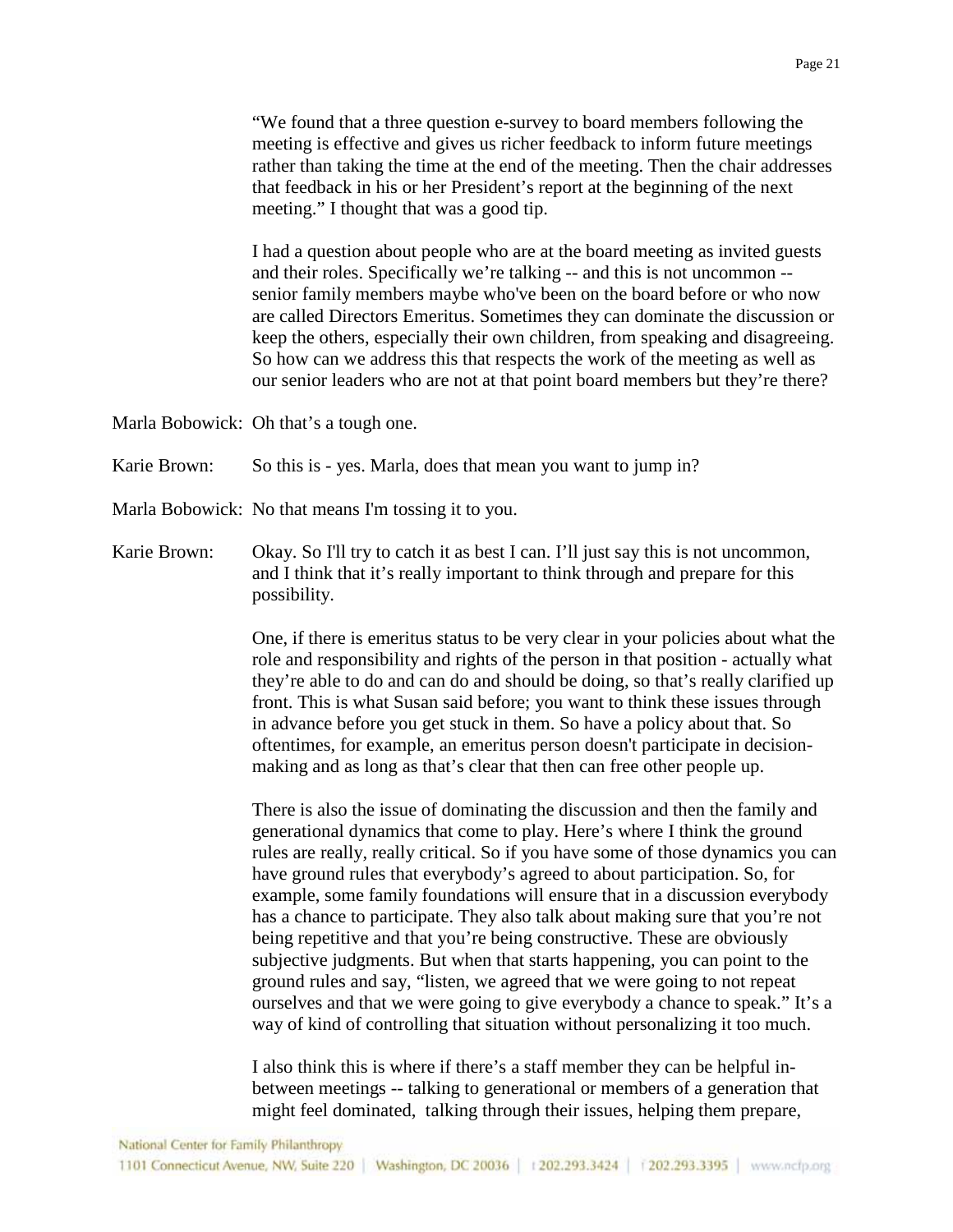helping them think through how they can contribute effectively and not get bowled over in that situation. Then talk to the older generation who might be in emeritus status about their role, about their responsibility and how they can really cultivate more effective participation by presenting what they have to offer but also giving other people a chance to grow in their position as new board members. Those are some ideas.

Susan Price: Okay. I have a question from someone who heard you talk about using technology. Karie, I think that was yours. But either of you might answer this. Do we have any advice on using video conferencing when members can't be face to face that don't want to just use teleconferences? Anybody have any experience with videoconferencing?

Marla Bobowick: I'll jump in. It's one of those things where it definitely helps to be able to see people.

> Step one is just the technological capacity and people knowing how to use it. It can be really helpful. For shorter meetings I think it's easier if everybody's on videoconference and not some people in person and some people on video conference. It makes it hard to see, literally, depending on how you're set up. So, my ideal is either everybody's on videoconference or nobody is on videoconference.

One of the things about doing that is you have to make sure that materials are done well in advance, that you have someone facilitating and remembering to ask people on the videoconference if they have comments so that you don't exclude them from the conversation. Because it's a lot harder to jump in when you're sitting at a desk somewhere else.

Things like flip charts and parking lots are a little harder to maintain on the videoconference, but they can certainly be done. Maybe it's not the chair; it might be someone else who's really paying attention to making sure that the people on the screen are participating-- literally going around and saying, "Now Sally, do you have anything else you want to add?" Do a lot more intentional asking of questions to individuals as opposed to waiting for people to chime in. Even on this call you can tell it's harder to do that when you're not there in the same room at the same time. So again, it's not a perfect surrogate but better than nothing and sometimes it's just helpful because people want to see everybody. Karie, have you done that?

Karie Brown: I'd just add two things to that. The first one is: make sure people have some training about how to use them because I've found that then the technological problems and challenges can really negatively affect the flow of the meeting when people are struggling with technology. So give people some training and some tools in advance before you go that way. I totally agree with what Marla said.

National Center for Family Philanthropy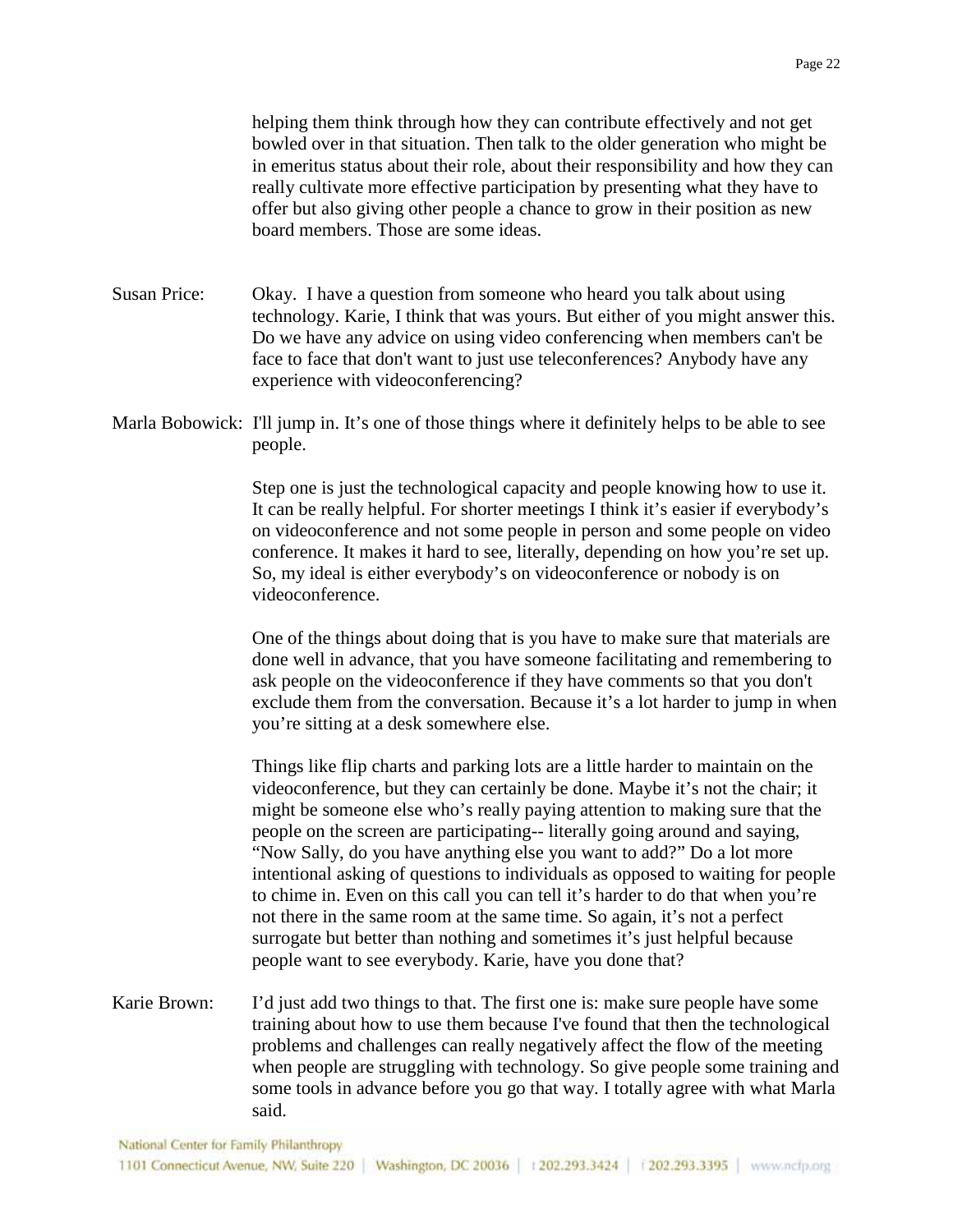The one caveat I would give is if you know you have to do a videoconference, I really recommend that you hold those stickier, more personal issues that might be challenging for the board until when you can be together in person, looking at each other and working together in person. It's very hard and I've found that it can create some longer-lasting residual negative effects if you try and have those kinds of conversations using video or teleconferencing.

- Marla Bobowick: I would absolutely second that. One more thought would be that when you're done, ask people how they felt it worked. Evaluate the meeting. You don't know how people felt because you don't get that smile on the way out to the car or everyone going for a breakfast coffee. So I'd encourage just a little bit of more intentional follow-up afterwards to see how it felt. Then just practice it. You know, you might try a little bit of videoconferencing one on one so people are comfortable with it before you put everyone on.
- Susan Price: This is Susan. One other thing we didn't talk much about was fun use of technology during the board meetings. I've heard families talk about as they bring on the younger generations who are more tech savvy than some of the rest of us and how they are more interested in some creative use of things like videos of site visits. I know one family in particular that we had on a teleconference where they talked about how the younger generation would videotape the grantees that they wanted to present so you got a better picture of what these grantees do and could introduce them to the rest of the board that way. Frankly it just made it more fun because it's just tedious to read through board dockets.

If anybody's interested in learning more about that, we did a teleconference on that in November 2008 with the folks from the Frieda Fox Family Foundation. They've totally involved their kids in this foundation and they've got a next generation group that is using Google docs to have meetings and to revise their documents while they're on the phone. They're using all kinds of ways to communicate. So it's getting easier and easier for people to do some of those things too including little simple video cameras. So that's just one more thought.

Okay. We have a couple of questions about the sensitivity issues. So this writer says "I'd love to hear more about creating a safety zone for sensitive issues. Do the speakers have specific examples of what has worked well?" Karie, in your family or with some of the families you worked with, have you seen the creating of the safety zone?

Karie Brown: It's really, really important that people think about these questions and recognize that family philanthropy can really touch upon very personal, political, emotional issues, so think carefully about how you address some of these topics and be prepared for them. I love the question.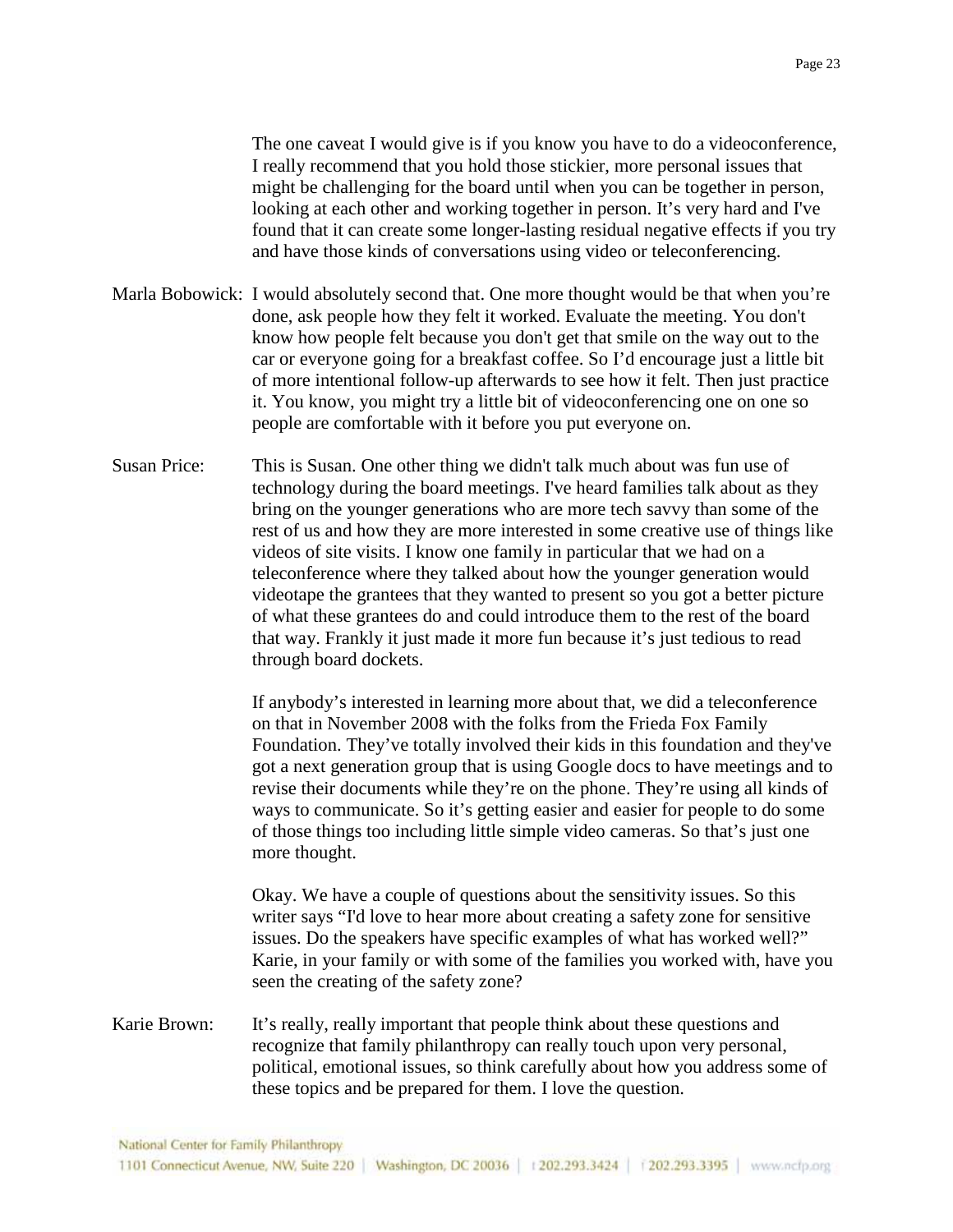So as I mentioned, this idea of a personal risk flag, that isn't something we've done with our family foundation, but I've seen it with other foundations where there was a lot of tension and some personal dynamics going on so that when you're saying something that you feel is particularly sensitive and you know it's a topic that might be difficult, you can alert people that you're taking that risk and that your stepping forward can shift the dynamic in the room. It gives individual members some control for when - of identifying when they are feeling sensitive about something. So having that personal risk flag is an understood tool so that board members can raise it and say "okay, here's what I'm feeling," and other people will pay attention. So that's one way that people help create their own safety zone.

Another piece is something that Marla talked about earlier: confidentiality. This is a long term kind of thing. It's really important that people trust that whatever does happen in that boardroom is confidential and that things aren't going to get aired in the larger family circle in a way that can come back and haunt or hurt somebody. So that's a general larger safety zone recommendation.

I think this is where some training for the chair can be really useful in terms of facilitation so that the chair or whoever's facilitating is paying attention to the dynamics in the room and they're recognizing when something's getting tense or difficult. I often find that just by naming it you can diffuse it and say "listen, I know that this a challenging issue and we have differing opinions on this." Then they can own that and acknowledge it and then help people move through it. That's a time where I suggest allowing people to go around the room so that everybody gets a say in a measured way. I think putting a timeframe on that, where everybody says their piece for two minutes and everybody has a chance to speak, that can work well.

The other thing that we recommend is that when these kind of things come up, if the chair can sense or even someone else that it's not something you can get through at that point, using the parking lot-- but really being clear and explicit that we're not pushing this off onto the side but rather that we can feel that this is a tough issue. Let's talk about it at our next meeting and let's hear everybody's suggestions for how we can go through this. Maybe you bring in outside resources, maybe you have a facilitator, or maybe there are some preparatory materials that give people different vantage points, maybe people write something up in between. So you then handle that issue in a really intentional and focused way but don't try and go into it at that moment.

So those are all some suggestions. Marla I know you've worked with the index cards. Maybe you can talk through that.

Marla Bobowick: Sure, so there are a few things. The index cards are one solution where you have people write down what they would have said next. If you hit a sensitive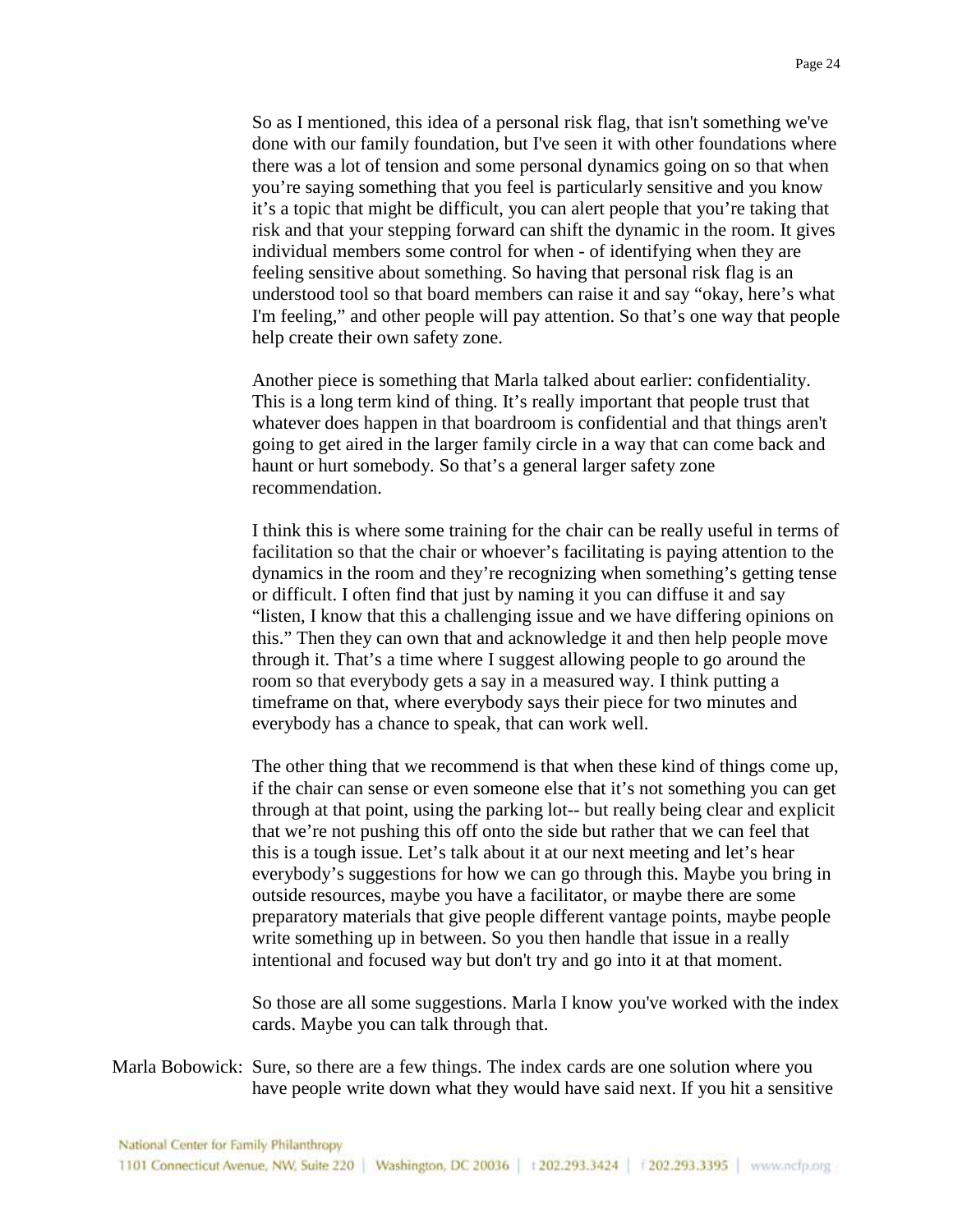issue, writing it down forces people to organize their thoughts in a slightly less emotional way. An index card limits how much they can say.

Once I was working with a very large board and still all family but it was a large board, third-generation, I think – and I collected the index cards and redistributed them and people had to read other people's words. That automatically puts you in somebody else's mindset, trying to understand what they meant. This group was really good. They didn't try to figure out who said what, which is a natural inclination. But it really forces you to think about it from a different perspective. And it prevents people from grandstanding or getting too emotional so that you can at least sort of see what everybody in the room had to say without it becoming too caught up in the heat of the moment.

Then you could have that next conversation: what we want to do about this. If you pick up on Karie's idea, name it so we can tame it, the index cards are about that: name it and narrow in on what is the real issue. Then have a creative conversation about what are the obstacles to dealing with this? You're not going to try to solve the now but let's at least figure what the obstacles are. The third part of that is what might be the potential solutions? Say, "We're not going to find the solutions now, but let's get everyone's creative ideas about how we can deal with this and sit with it for a bit." These are very process orientated ways of dealing with these conversations.

Some other things I've seen that work well are, if you put it on the parking lot for the future, is to find some good articles to help everyone step back a little bit and read about it. Sometimes there are good case studies whether it's a real one or you can get a consultant to help you write something that can show the different perspective or finding another family foundation person who can come and share. They don't just share their answer; they show how they got to a resolution on it.

One other sort of fun exercise that diffuses a lot of it is, say if it's a really sensitive issue, to ask what the completely irrational solution to this is, or for the perfect best solution, in an ideal world. Have everybody write down what they want to happen about it. Then say "Now, that's an irrational dream. Let's talk about what's a reasonable or rational expectation." You can start to see how far apart some of those things might be. It's just a way to have some of these difficult conversations with some sort of structured methodology.

Some things you're never going to be able to resolve perfectly. But if you can agree to disagree or set it aside or say we're going to deal with it but we're going to deal with it next meeting and we're going to start with it so that we can get through it and lay out how we're going to get there.

Even online email surveys or thoughts could be helpful. If it's a family everyone knows who everyone is, but at least everyone has an equal voice in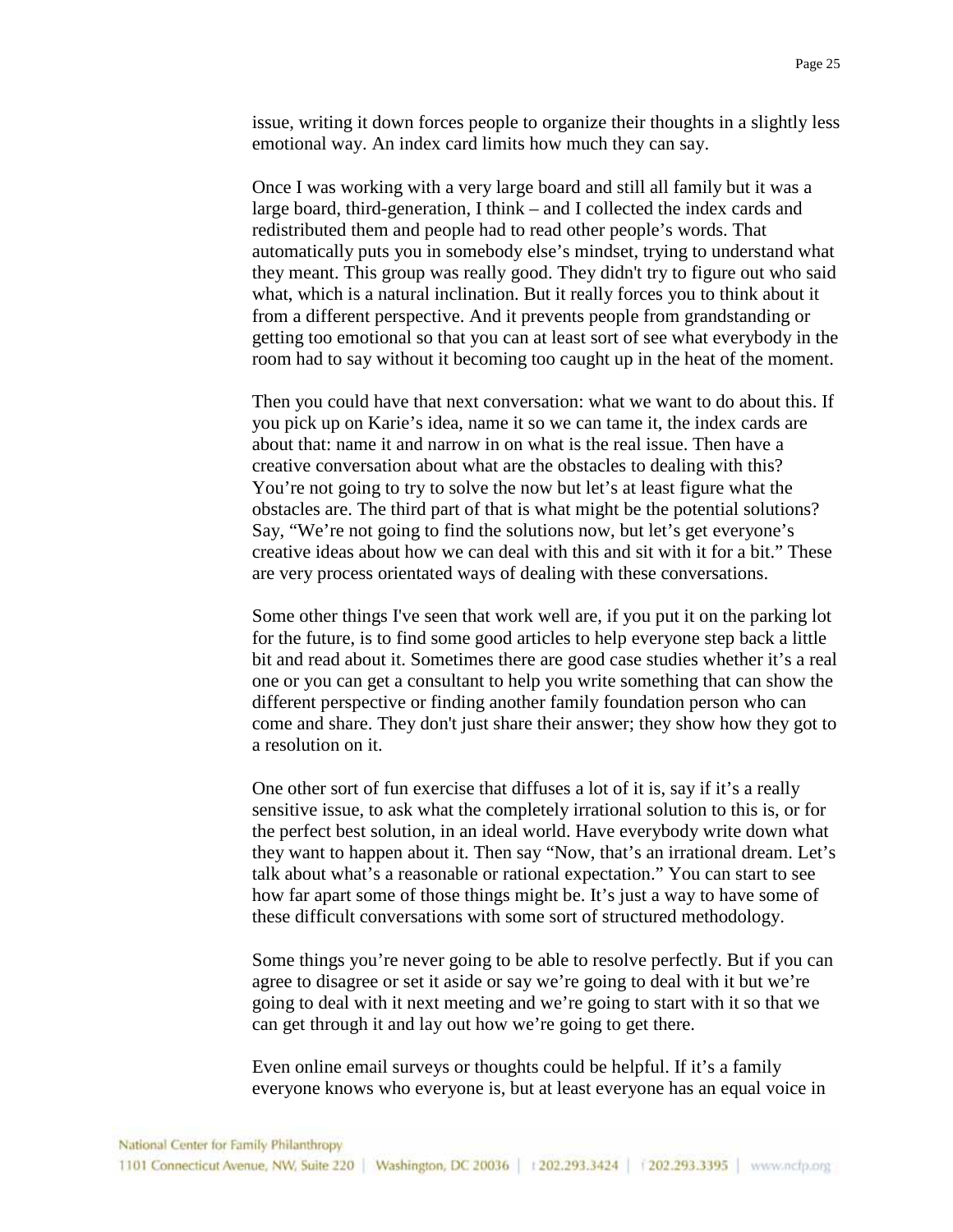that setting. You can start to see what the array of opinions is before you start to make decisions.

Susan Price: Okay. Back to the sensitivity, as you were describing how to handle it, Karie, somebody emailed me and said she uses the ouch rule.

> It's agreed in the ground rules that anyone can say "ouch!" if the subject is too raw and it stops the discussion and then you can talk about what's happening and why this is sensitive. By the way that person also wrote in a tip for the other conversation about guests at the board meeting. There could be a time on the agenda for guest comments and a time limit. This gives them space to speak but hopefully contains it. So I thought that was a good tip too.

Karie Brown: Great. Good. Yes.

Susan Price: All right and I had an email, this came in ahead of time, so let me find this one. "Please address the question of protocol and practice regarding making changes to the consent agenda." You might even want to explain that, if it needs it. Marla, if you could do that?

Marla Bobowick: Sure.

- Susan Price: The right of a board member to question any part of a report, the timing for when you raise the issue, so forth.
- Marla Bobowick: So for those who don't know consent to agenda's a pretty old parliamentary trick. The materials obviously go out in advance for the board meeting, and you say these items are on our consent agenda or consent calendar and they're going to be approved as a block. So things like board meeting minutes or committee reports or basic routine business. You're not going to put anything controversial on there. There are all the backups and it says that we're going to approve them all in one vote so you don't have to spend five minutes taking votes for five different items. So the basic ground rules are the material has to go out in advance.

When you're ready, you know, you're in the meeting and the chair says "okay, we're going to vote on the consent calendar consent agenda, does anyone want to remove any items on there?" Then if anyone wants to remove anything they can. Anybody can say "I'd like to remove this from the consent calendar." They're not going to explain why and they're not going to get into it. They just say I'm going to remove it so that you can then vote on everything else on the consent calendar.

After that, you go to why they removed it and what the issue was and decide are if you're going to deal with it today, or deal with it later. Sometimes it might just be because there's a typo in the minutes or it could be a vote wasn't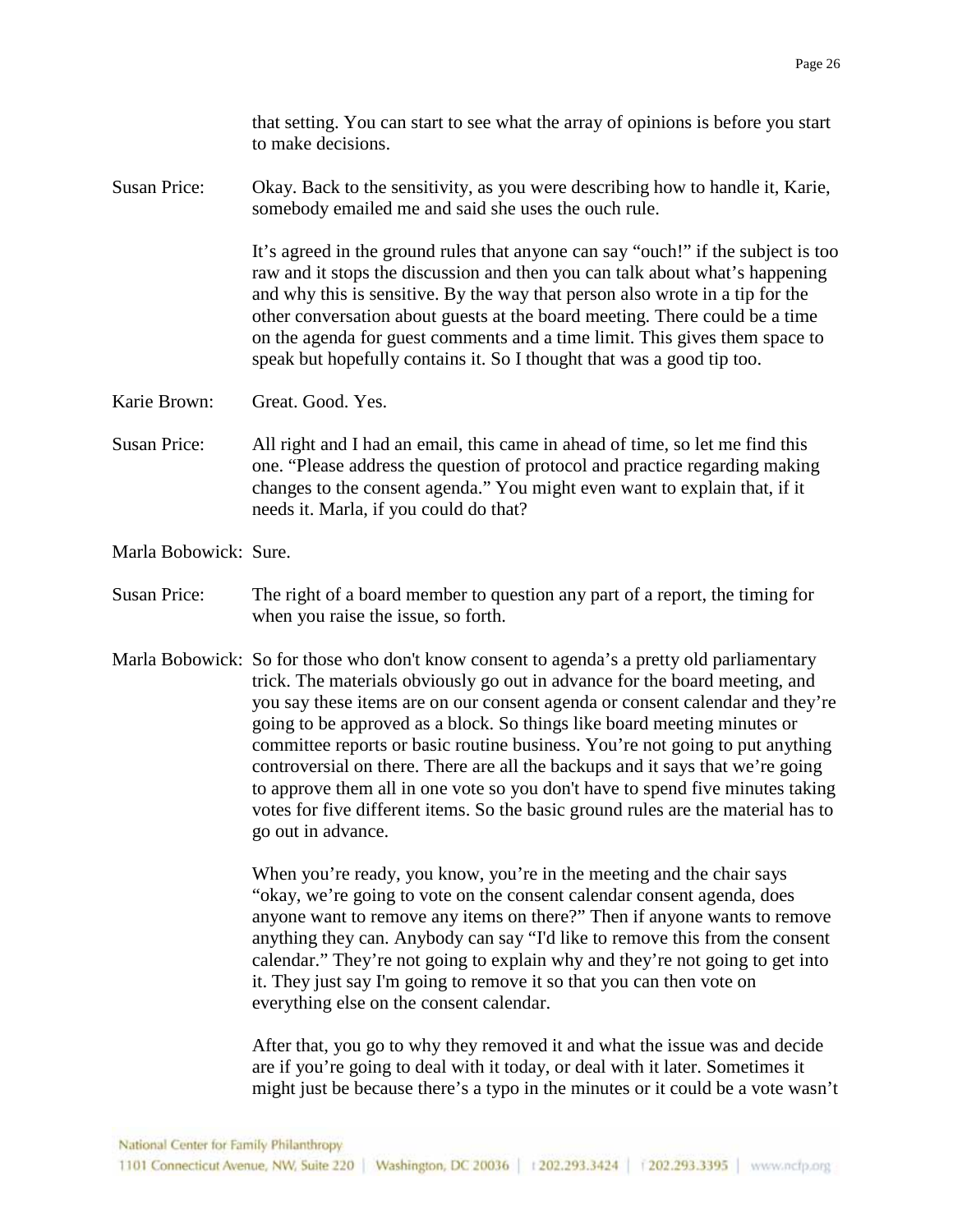recorded properly or they think it needs to be a discussion. Then the chair and the group decide how to proceed with it.

There's a great white paper on the BoardSource Web site at BoardSource.org that's free to anybody that explains rules for how to make a consent agenda work and when to use it and when not to. They're really handy just to get through routine stuff so you don't have to waste that precious face time looking at a lot of details and going through a lot of procedural rigmarole when you really need to deal with, you know, "gee are we going to start a new grantmaking program area" or "we really need to understand our pay out for next year" or some of the bigger issues.

So I don't know if that really answers it. Susan, were there other parts of that question that would be helpful?

- Susan Price: No that was exactly right. The question was if you're using them, where does somebody get to say "wait a second that's too important to be there." But it's a great tool for getting rid of a whole bunch of little stuff in a hurry.
- Marla Bobowick: Yes and then if people have questions in advance obviously they can call and if they have questions of clarification those might be quickly dispensed with and it goes back on the consent calendar. That's the only time when I think you put it back on.
- Susan Price: Okay. Let me end with one question that I thought was interesting that was emailed about some good tools, practices, or gimmicks to make sure all voices are heard. We've talked about that a little bit but she's specifically asking about exercises like values cards to identify similarities and differences in family member's values and priorities.

I know for example we've mentioned this before that 2164, the organization that is part of Andrea and Charles Bronfman Philanthropies has a set of values cards that are used sometimes as an exercise to show a multigenerational family where the differences are in terms of people's values and motivations and so forth when they're younger and older. I just heard of a family foundation the other day that had everybody at the board meeting take the Myers-Briggs. Then they kind of understood oh, this is the way your mind works. This is the way you are. And this is the way I am. It's not like one's right or wrong, it's just we are we approach things differently because of our personality profile. I've seen it done with communications exercises as well. So anything that particularly comes to mind in either of your cases that are things you've used effectively?

Marla Bobowick: Well I've got something, I can't say I've used it with a family foundation but it works well with groups where there's a lot of different levels of knowledge and perspective. It's called a World Café, you can Google it. It's a procedure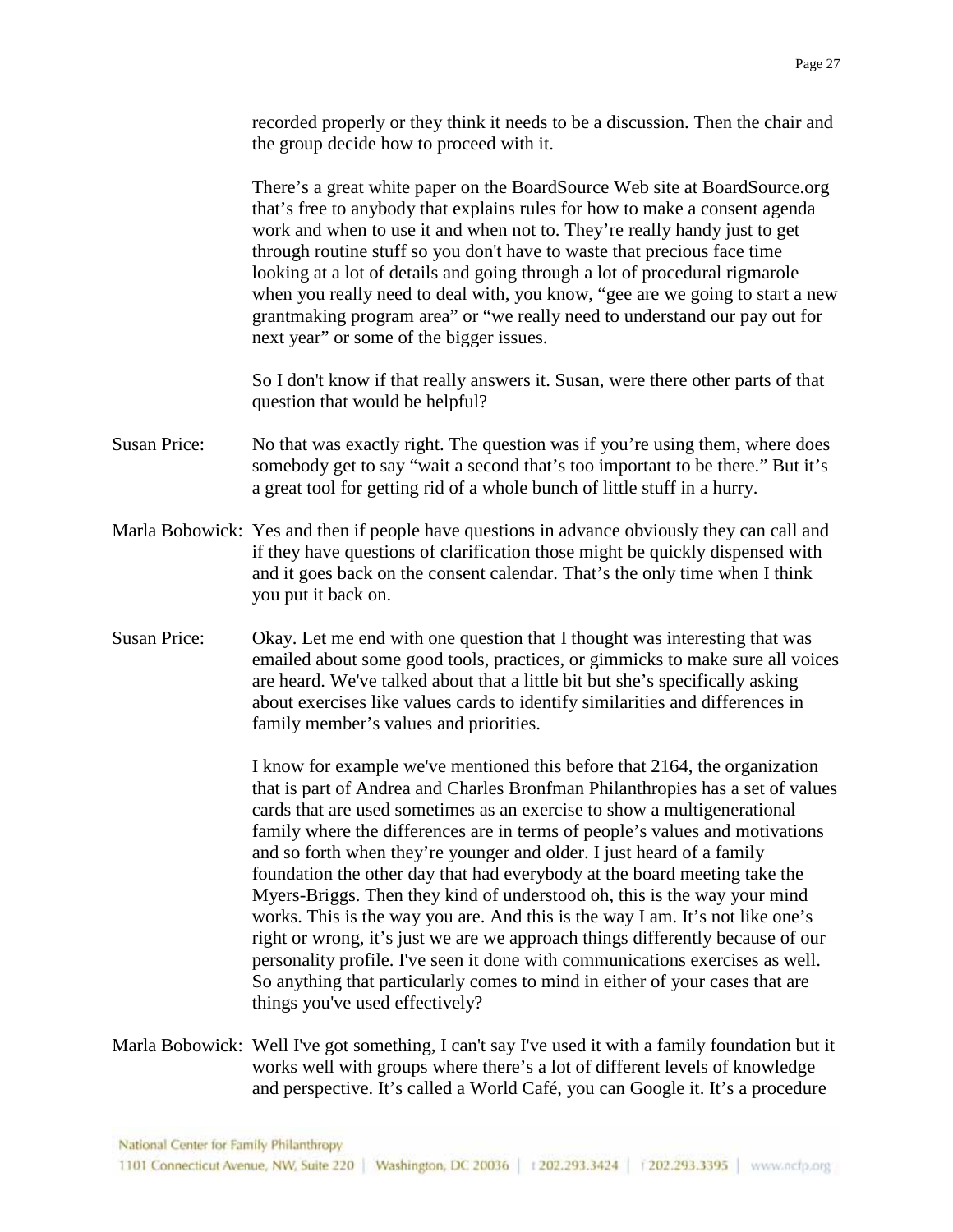where you break into smaller groups. It might be tables of three or four. This is obviously going to work better with a large group.

You put out some big picture questions. What's most important to preserve about the foundation or donor intent. You ask people to talk in a table of three or four for 15 minutes about it. They doodle on a flip chart or a big sheet of paper and they talk about it. Then everyone moves to a different table in a different order so you're reconfiguring the groups of people. You can either ask the same question or build on that one. You end up with this collective picture; again it's a little California-ish. But I've done it with scientists. I've done it with social justice organizations – it works with everybody.

You then sort of see how ideas percolate and it gives everyone a chance to talk. It's at a personal level where some people aren't going to be comfortable challenging Grandpa at the table or a spouse might not be comfortable saying something that's contrary to what the rest of the family seems to think in front of everybody but they might be willing to do it in a smaller setting. And it's a little bit visual. It's got a creative element. I think it gives some of the younger generation a different way of interacting. It might be harder for people that are very literal and linear because it's kind of messy. But you see the themes that pop out of it, and you can see where there are differences of opinion to talk about.

Susan Price: This is Susan. I used it at a session at a conference not long ago. But it would be difficult if your foundation board was real small. You need a certain concentration of people. But if you want to know more about that you can go to worldcafe.com and they have a whole little thing there that explains how this works.

Karie, anything else from you?

Karie Brown: Yes. I just would add one other exercise that does work well with a smaller family foundation that makes sure everybody participates. Let's say you have a couple of questions: you might be talking about succession, you might be talking about longer term strategic thinking… you have a couple of questions that you're trying to address.

> I like using a flip chart and putting those questions up on a wall somewhere and then giving people fairly large stickies. Let's say the question is, "where do you want to see the foundation in the next five years programmatically or institutionally?" So let's say those are your two questions. Each person would then write out -- and they'd have a sticky for each primary idea-- up to three ideas of what they'd want to see for the foundation. Then they each go up and put their stickies up there. I've done it both ways where you either have the person read their own ideas or you'd have somebody else read their ideas.